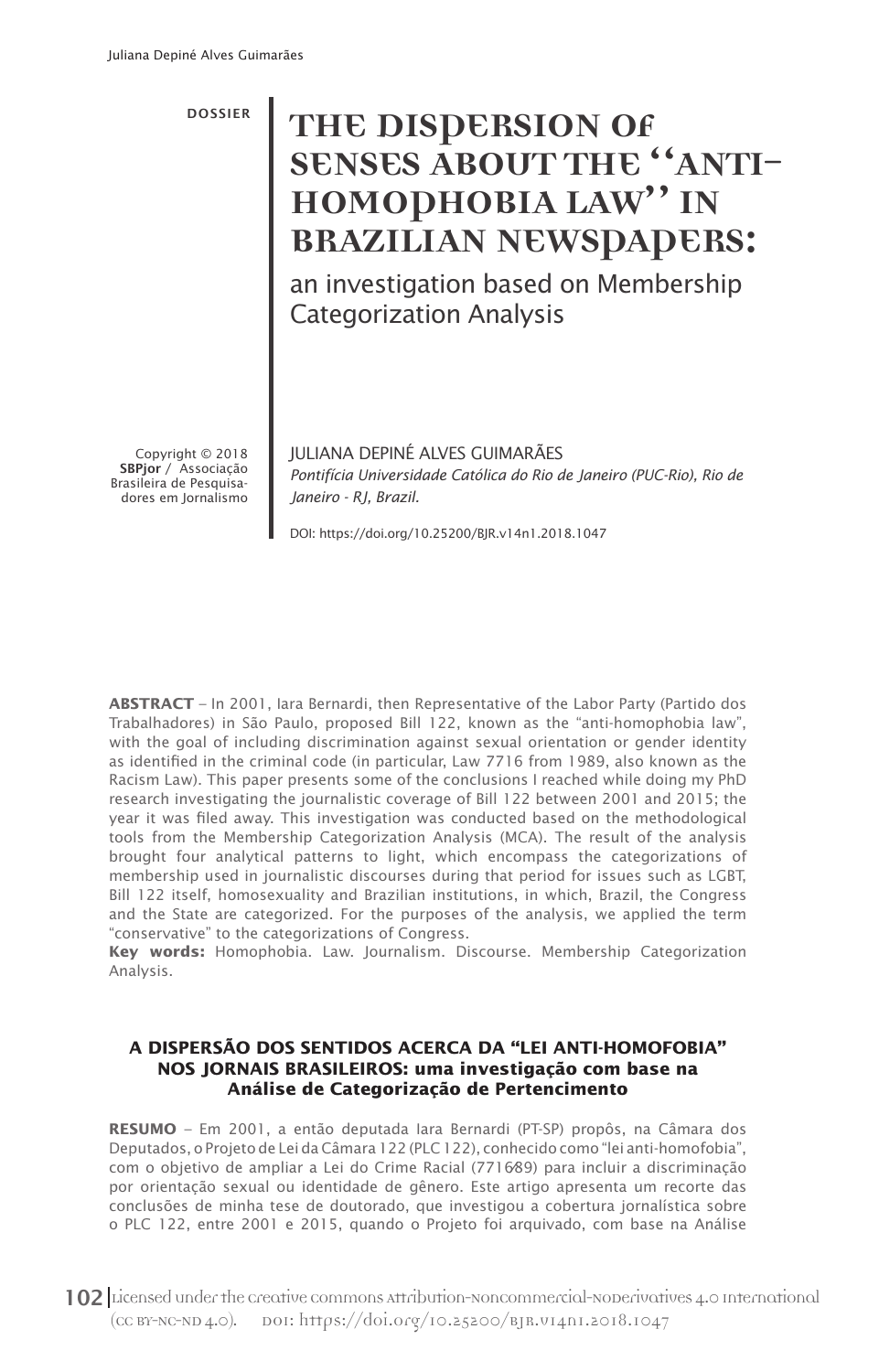de Categorização de Pertencimento (Membership Categorization Analysis). Em primeiro lugar, o artigo apresenta um panorama dos quatro padrões analíticos evidenciados pelo estudo, que englobam as categorizações de pertencimento utilizadas no âmbito dos discursos jornalísticos no período, acerca dos sujeitos LGBT, do projeto de lei em si, da prática homossexual e das instituições brasileiras, em que o Brasil, o Congresso Nacional e o Estado são categorizados. Para o exercício de análise, nos debruçamos sobre as categorizações do Congresso enquanto "conservador".

**Palavras-chave:** Homofobia. Projeto de Lei. Jornalismo. Discurso. Análise de Categorização de Pertencimento.

## **LA DISPERSIÓN DE LOS SENTIDOS ACERCA DE LA "LEY ANTI-HOMOFOBIA" EM LOS PERIÓDICOS BRASILEÑOS: una investigación basada en la análisis de pertenencia categorial**

**RESUMEN** – En 2001, Iara Bernardi, diputada de Partido de los Trabajadores en São Paulo, propuso el Proyecto de Ley de la Cámara 122 (PLC 122), conocido como "ley anti-homofobia", con el objetivo de incluir la discriminación por orientación sexual o identidad de género en el Código Penal, específicamente la Ley 7716, de 1989, conocida como Ley de Racismo). Este artículo presenta un recorte de las conclusiones de mi tesis doctoral, que tuvo como objetivo investigar la cobertura periodística sobre el PLC 122, entre 2001 y 2015, cuando el proyecto fue archivado, con base en la Análisis de Pertenencia Categorial (Membership Categorization Analysis). En primer lugar, el artículo presenta un panorama de los cuatro patrones analíticos evidenciados por el estudio, que engloban las categorizaciones de pertenencia utilizadas en el ámbito de los discursos periodísticos en el período, acerca de los sujetos LGBT, del proyecto de ley en sí, de la práctica homosexual y de las instituciones brasileñas, en que Brasil, el Congreso Nacional y el Estado son categorizados. Para el ejercicio de análisis, nos ocupamos de las categorizaciones del Congreso como "conservador".

**Palabras clave:** Homofobia. Ley. Periodismo. Discurso. Análisis de Pertenencia Categorial.

## **1 Introduction**

In 2013, the Secretary of Human Rights for the Federal Government (SDH) released a report stating that in 2012 there were 3,084 reports of violence against gays, lesbians, bisexuals and transsexuals in Brazil. It also drew attention to the fact that the real numbers were "much greater than what was released to the public" (Brazil, 2016). This is most likely due to a lack of information about where and how to report crimes, as well as a fear of reprisals.

We can say that the numbers of violence against LGBTs have been underreported, but the description of homophobia<sup>1</sup> has been getting a lot of attention in the media. We looked through back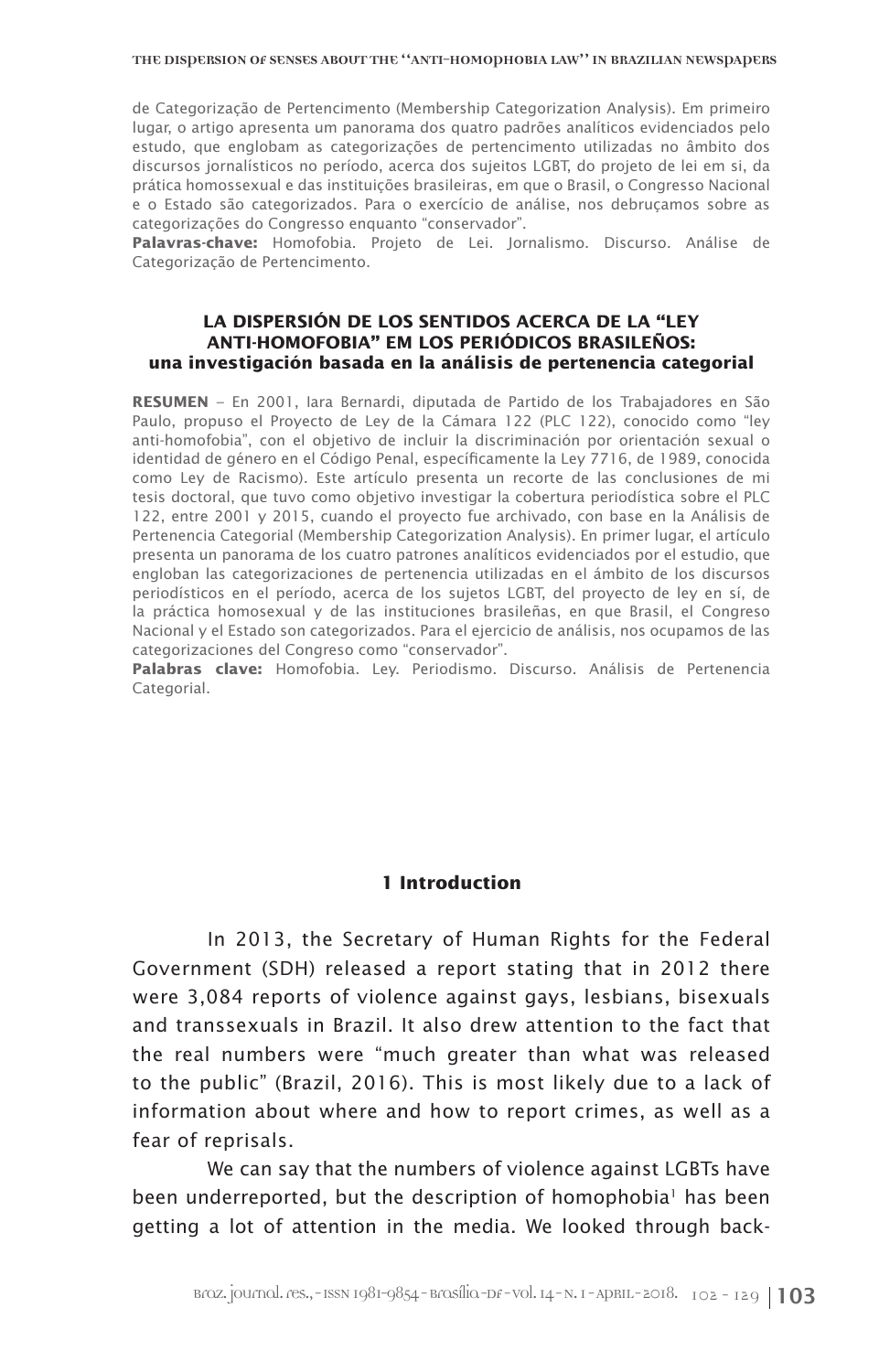issues of *O Globo newspaper2* and found 54 pieces on homophobia from 2001. This number rose up to 300 from December 2009 to August 2011. From January 2010 to January 2017, that number reached 2,457.

Yet publications on homophobia have only been occurring recently. It was only in the 1990s that gays and lesbians achieved the right to marry or have common law status in the world, and laws to protect against discrimination on the basis of sexual orientation and gender identity have only been in place for the last 25 years.

Bill 122/2006 was a first in Brazil. Referred to as PL 5003, it was presented at the House of Representatives in São Paulo, in 2001, by then federal congresswoman Iara Bernardi of the Labor Party (PT)<sup>3</sup>. The objective of this bill was to add sexual orientation and gender identity to the Racism Law (n 7.716/1989), which already punishes for discrimination against race, color, ethnicity, religion or national origin. It was approved by the House of Representatives five years after it was initially proposed in 2001 and then presented to the Senate where it became PLC 122. Since the Bill also includes punishment for homophobic slander, there are some religious leaders who are opposed to it (particularly the evangelical constituents, who are represented in Congress by more than 90 politicians). They are afraid that the sermons they give condemning homosexual practices would then be punishable. Through the use of bureaucratic expedients such as visa applications, evangelical senators like Marcelo Crivella and Magno Malta were able to delay the final voting on the Bill. As a consequence, it was filed away at the end of 2014 after already having passed through three legislative terms, a procedure which is compliant to the internal regulations of Congress.

In our doctoral dissertation (this article is part of it) we investigated discourse on PLC 122 produced in printed press on the basis that a traditional journalistic environment is the ideal place to investigate media processes for producing meaning on legislative proposals and legitimizing social processes of power relations within the media; a field for discussing and legitimizing definitions of reality (Braga, verbal communication, 2017). We mainly investigated discourse on PLC 122 in papers from five regions in Brazil, between August 2001 and January 2015. From the north there were *Diário do Amazonas* (AM), *O Liberal* (PA) and *Jornal do Tocantins* (TO). From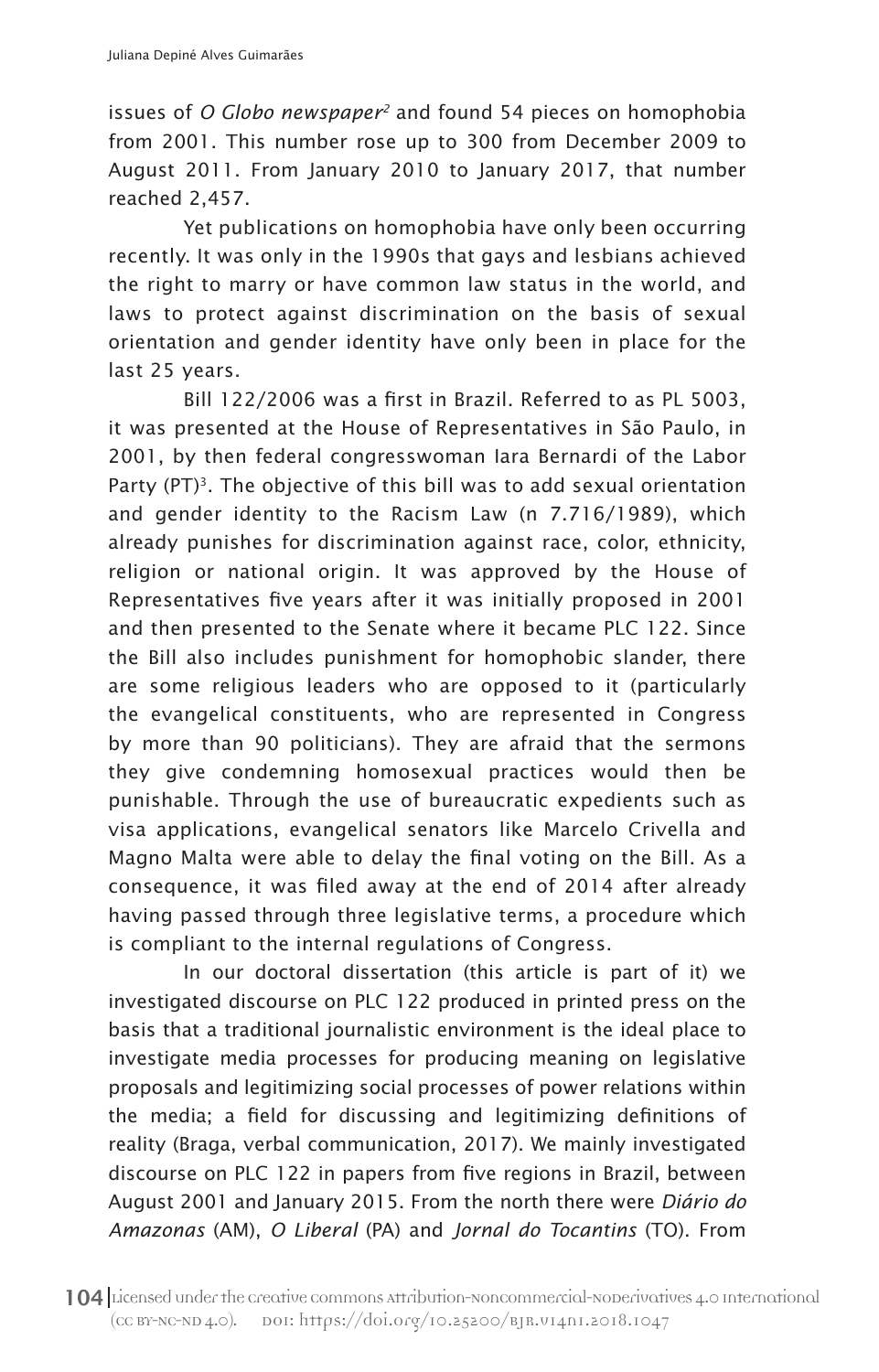the northwest *A Tarde* (BA), *O povo* (CE), *Jornal do Commercio* (PE) and *Correio de Sergipe* (SE). From the mid-west there were *Correio Braziliense* (DF) and *Diário de Cuiabá* (MT). From the southeast *O Globo* (RJ), *Estado de São Paulo* (SP), *Folha de São Paulo* (SP) and *Estado de Minas* (MG). Lastly, from the south there were *Diário Catarinense* (SC) and *Zero Hora* (RS).

According to Azevedo (2006), family monopoly and cross ownership between communication mediums are some of the main features of Brazilian media. The states of Rio de Janeiro and São Paulo also have a high market concentration and advertising budget, as a result, the agendas from *Folha de S. Paulo*, the *Estado de S. Paulo* and *O Globo* tend to influence most of the other news vehicles from the other 15 state newspapers included in this study.

The selection criteria for all the newspapers included in our thesis (Guimarães, 2017) were carefully established. We first researched all the archived editions from the two most highly-circulated newspapers in the country; a collection of 54 papers in total between 2001 and 2015. However, we came across a few limitations. For example, *Extra*, the second largest circulated newspaper in Rio de Janeiro, did not have any online collections of printed editions at the time, and the section of the National Library<sup>4</sup> where they are filed was under construction and therefore inaccessible. *Supernotícia*, the newspaper with the largest circulation rate in the country at  $249,297$  copies<sup>5</sup> did not have any files available for review, not even in the National Library.

We disregarded all material produced by news agencies because most of them are copies of reports we had previously collected for our analysis. First, we collected all discourses on PLC 122 regardless of their position on it. There were many reports on the progress of the criminalization of homophobia in the Senate, but they did not mention the number of the proposal. After a first reading we were able to identify if the discourse mentioned the Bill or not. Moreover, PLC 122 was added to the Penal Code reform bill, and therefore was circulated with other proposals; we considered the discourses as joint processes.

After excluding repeated discourses or discourses from news agencies we were left with 619 journalistic items which included reports, reader letters, opinion pages, editorials and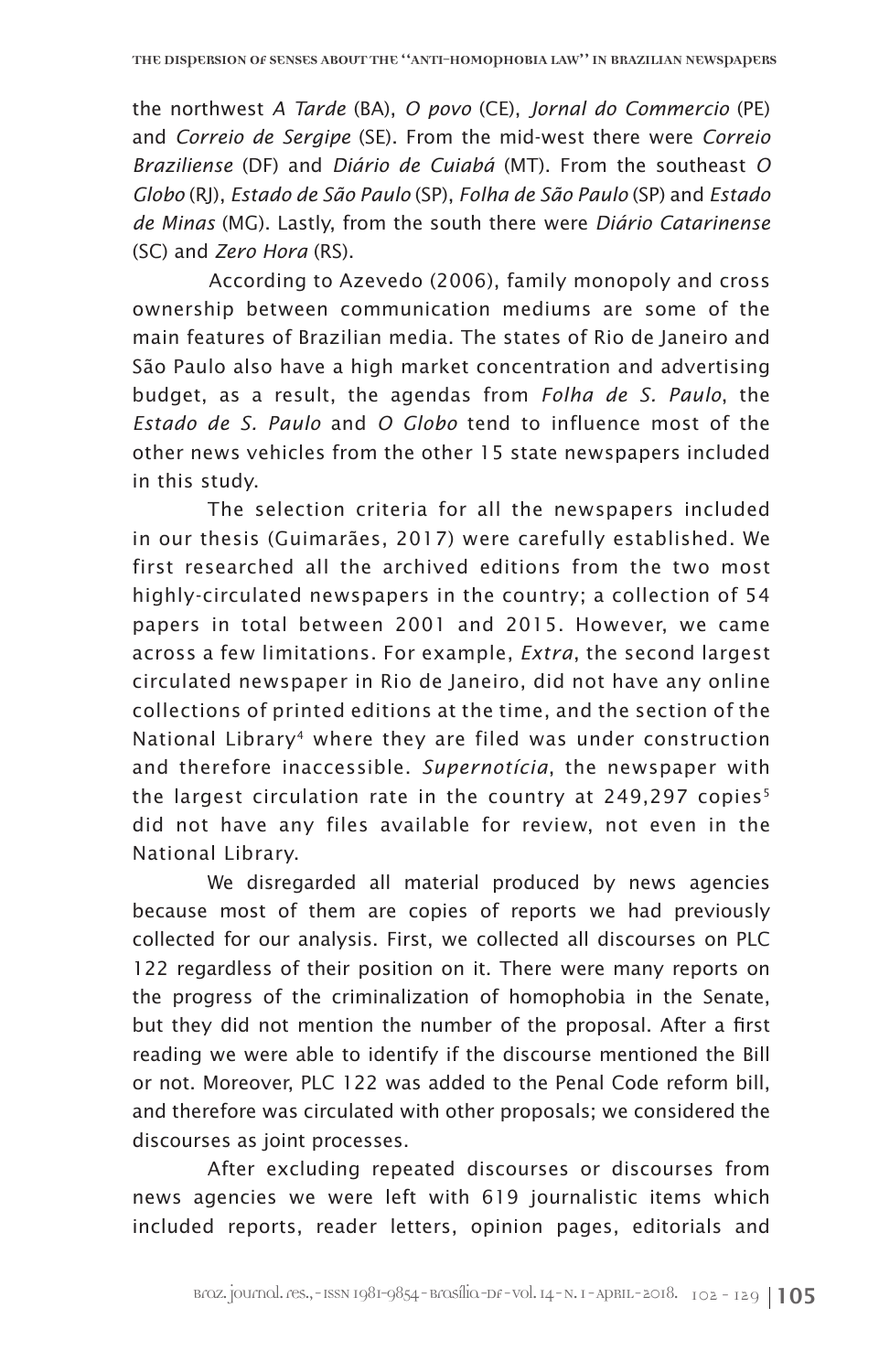| Newspaper            | Number<br>of items | Newspaper           | Number<br>of items |
|----------------------|--------------------|---------------------|--------------------|
| Folha de São Paulo   | 146                | Diário Catarinense  | 18                 |
| O Globo              | 118                | Zero Hora           | 17                 |
| Correio Braziliense  | 100                | Diário do Amazonas  | 14                 |
| O Estado de S. Paulo | 76                 | Diário de Cuiabá    | 12                 |
| O Povo               | 30                 | Jornal do Commercio | 8                  |
| O Liberal            | 29                 | Correio do Sergipe  | $\mathcal{P}$      |
| A tarde              | 25                 | Jornal do Tocantins | $\mathcal{P}$      |
| Estado de Minas      | 22                 |                     |                    |

interviews mentioning the Bill, which made up our *corpus*. Here is a breakdown of the number of journalistic items per newspaper:

Table 1: Number of journalistic items per newspaper. Source: Guimarães (2017).

We investigated these discourses in light of methodological premises for *Membership Categorization Analysis* (MCA), which is presented in the second chapter. Data analysis revealed four standards of analysis for the following categories: LGBT subjects; the Bill itself; homosexuality and Brazilian institutions. This last category was divided into subcategories based on how Brazilian society defines homophobic crimes. Brazilian Congress labels it as "conservative" or "fundamentalist", and the state labels it as "secular".

A brief outline of the four standards is laid out in the third chapter, each one containing a discursive example. The following topic presents the application of the elements from the MCA methodological apparatus, particularly the discourses in the *corpus* that make reference to the "conservative" or "fundamentalist" categorizations in Brazilian Congress which, as previously stated, make up the fourth standard in the study.

# **2 Methodological presuppositions: membership categorization analysis**

The methodological principles which guided our work are based on *Membership Categorization Analysis* (or MCA), theorized by Harvey Sacks in the 1970s. Some objects of interest in Membership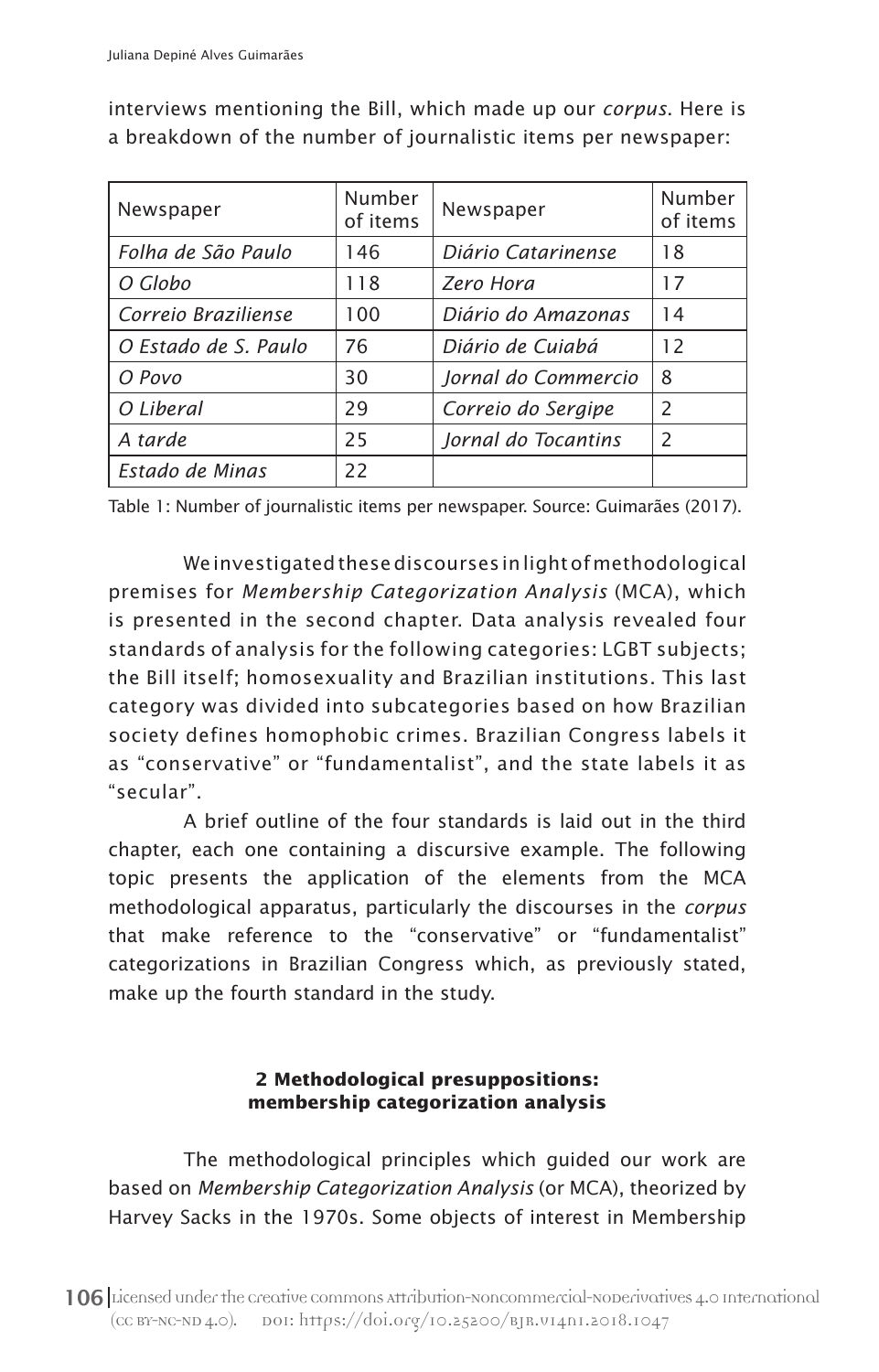Categorization Analysis are the series of mechanisms people use to refer to one another and how they develop descriptions and select words. In short, MCA

> "[...] searches to understand when and how members make descriptions, ultimately trying to explain the devices or methods used to produce them. These devices, which operate through categorization and through speech, are reminiscent of machinery that make up a kind of generating matrix to help members make descriptions" (Sell & Ostermann, 2009, pp. 13-14)

According to Sacks' theory (1992), "categories" are terms like "adolescent-baby", "Jewish-Catholic", "man-woman", "bisexualhomosexual", "engineer-doctor", "communist-capitalist", etc. Once these categories have been established they can be included in "collections". For example, "adolescent-baby" would be included in the "stage of life" collection, "Jewish-Catholic" would be religious affinity, "man-woman" would be biological sex, "bisexual-homosexual" would be sexual orientation, "engineer-doctor" would be profession, and "communist-capitalist" would be political ideology.

These analytical premises were first defined in Sacks' lectures, *The baby cried* and *The search for help*, both published in 1972. Twenty years later, Gail Jefferson compiled Sacks' theories on MCA in a two-volume book called *Lectures on Conversation*. MCA is closely tied to Conversation Analysis, developed in the 1960s by Harvey Sacks, Emmanuel Schegloff and Gail Jefferson. Sacks studied how social actions are organized, how people understand each other and how social life organizes itself. Through his first work (an analysis of telephone conversations) he was able to "[...] show how the relationship between people and society was clearly demonstrated through their speech" (Psathas, 1995, p. 7).

Despite ACP being widely applied to conversations, Schegloff (2007) points out that in the beginning it was used to investigate a range of materials other than just conversations. For this reason we believe that categorization analysis can also be applied, *mutatis mutandis*, to printed discourse. For example, the article *The baby cried* was based on a story Sacks came across in a children's book called *Children tell Stories*, where a researcher asks a small child some questions, to which the child responds: "The baby cried. The mommy picked it up". Due to a set of rules of application associated to MCA (we will discuss these later) the children understood that the "mommy" in the sentence was the baby's mother, and she was not the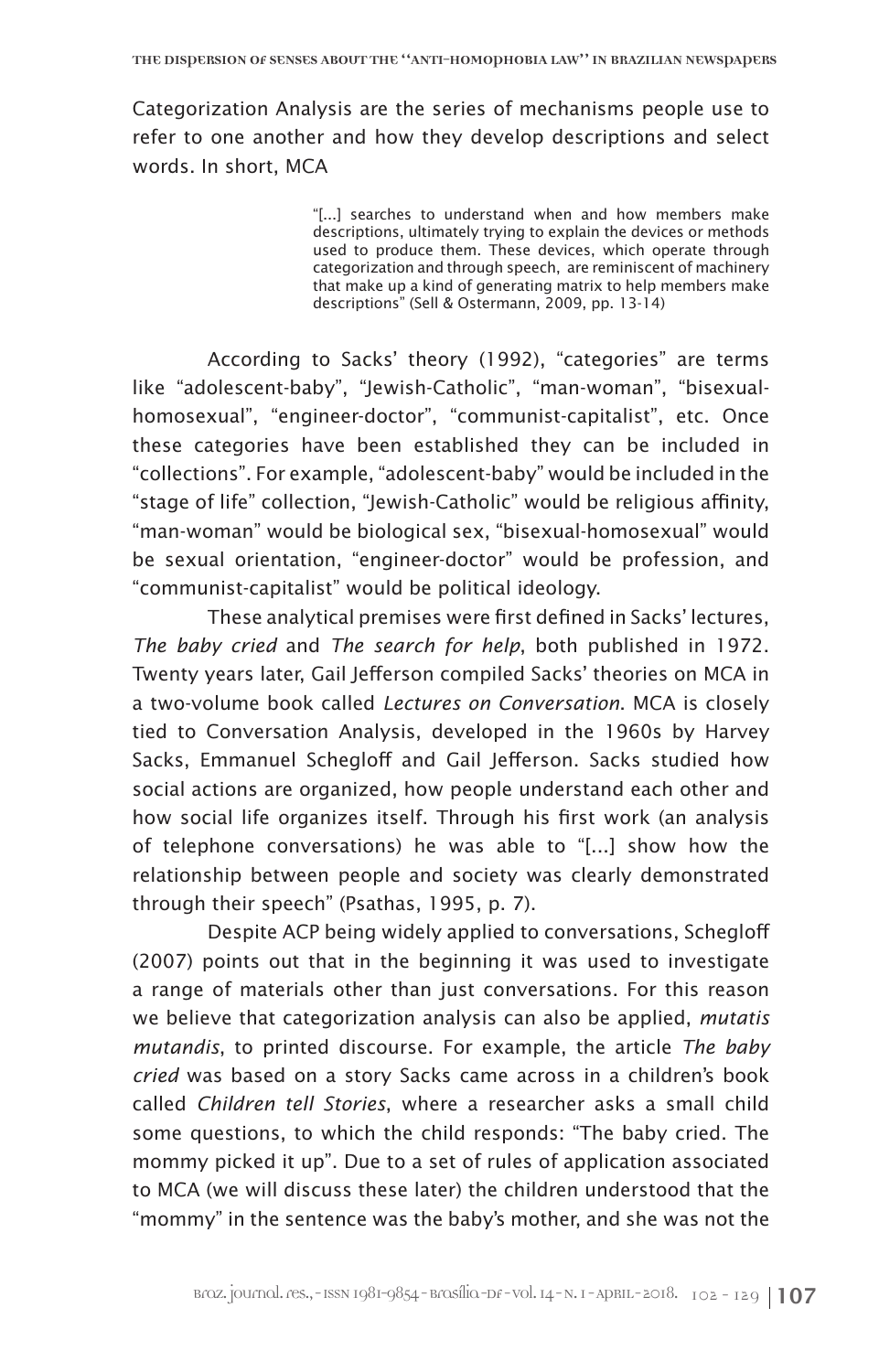mother of a different baby, even though semantically speaking the baby could very well be from a different mother.

Based on these methodological premises we started our research by manually separating the excerpts of discourse from each journalistic item which made mention of the legislative proposal, in other words, *who* or *what* was being described and in what way. Then we analyzed which categories and categorizations were being repeated the most. The categories which were most recurrent in the 619 texts were LGBT subjects, Bill 122, homosexual practices and the institutions in Brazil.

An important element of MCA is *category-bound activities*. In the statement, "women drive poorly" the action of driving poorly is linked to the category of "women". In Schegloff's view (2007), categories are repositories of common sense which give us concrete consequences for determining one category over another when describing someone (or something). For Schegloff, selecting one category out of many possible categories is influenced by "how someone is understood, how they are treated, how the scenes in which they figure are grasped and whether or how another intervenes in them, and so on" (Schegloff, 2007, p. 475). Following this line of thought, Stokoe (2012) highlights that when people perform an act of categorization they are judging the world around them and reaching conclusions about issues. This is why, according to Stokoe, studies on issues such as gender, sexuality, ethnicity and identity could benefit from these methodological devices.

## **3 An overview of the analytical standards**

Our analysis identified the four most recurrent analytical standards for membership categorization as used in newspaper discourse: LGBT subjects, the Bill, homosexuality and Brazilian institutions. Before giving examples of these we would like to point out that the naturalist point of view was used for researching data. We did not create categories *a priori* and then look for statements that matched them, quite the opposite, we first read all the available discourses which mentioned the Bill and then found the recurring categories that made up our four standards. For our thesis we selected excerpts of journalistic discourses from each standard and then applied the MCA methodological presuppositions to them. Due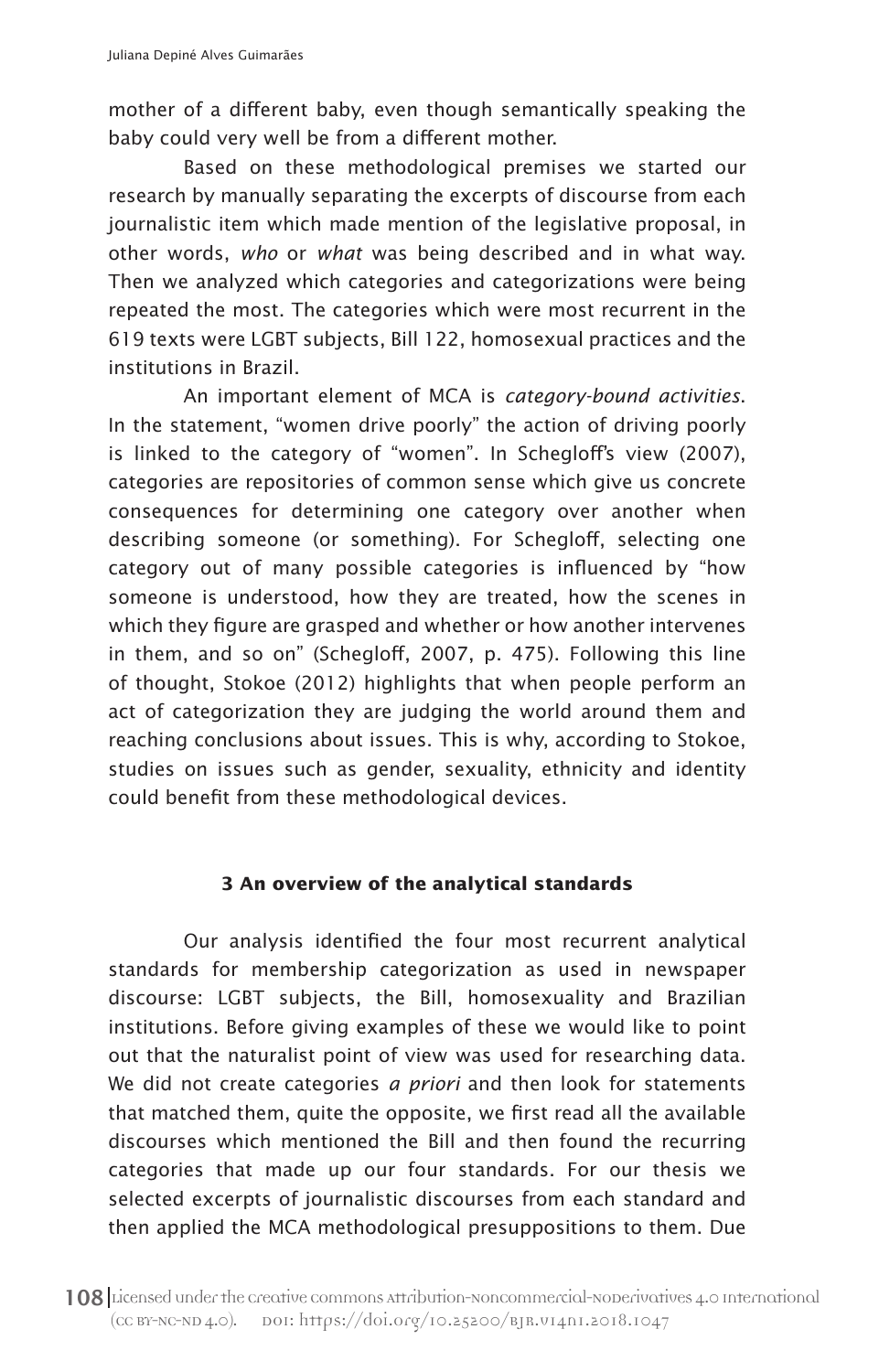to its micro sociological nature, the MCA is able to provide a detailed, qualitative study of events. Our research consisted of two stages: the first was a thorough, quantitative search for general categorizations; the second was a qualitative investigation of the intricacies of building membership categories. As mentioned in the Introduction, the discourse analysis is on the definitions of "conservative" or "fundamentalist" as made by Congress.

Three membership categorizations for LGBT subjects repeated the most. They were social minorities, victims of crimes and parts of a community. The discourses surrounding these categorizations defined them as "movement", "activist", "protestor" or "campaigners".

The categorization of LGBT as a social minority was the third most recurrent categorization in the analysis, present in close to 21% of the collected journalistic pieces and mostly written by journalists and LGBT rights supporters in civil society and politics. For example, the agents added homophobia to the list of hate crimes, alongside racism. To a lesser degree, homophobic crimes were compared to domestic abuse and prejudice against Jewish people, all punishable by the Maria da Penha Law<sup>6</sup>.

Here is one example:

## **01.**

Some people believe it is freedom of expression when certain religions describe **homosexuals** as perverse, sick and lacking morals. According to this line of **reasoning**, it would also be freedom of expression to say that **people of African descent** are an inferior race, or that **Jewish** people lie about the Holocaust. (Safatle, 2012, October 16. Emphasis added)

Crime statistics were released for subjects categorized as victims of homophobic crimes, and the Bill was repeatedly defined as an effective instrument for reducing violence. This is the second most recurrent topic in the *corpus*, present in about 25% of journalistic material. Most of the discourses appear in factual reports with a number of categorizing agents, predominantly leaders of LGBT rights associations and specialists in general.

## **02.**

Beto de Jesus, who was secretary of Ilga for Latin America and the Caribbean for eight years, said that the LGBT community faces the challenge of overcoming violence. "People on the outside looking in say that everything is ok, but you can't say that when **every 36 hours** a homosexual is **killed** in a hate **crime**" (Brunelli, 2012, June 10. Emphasis added)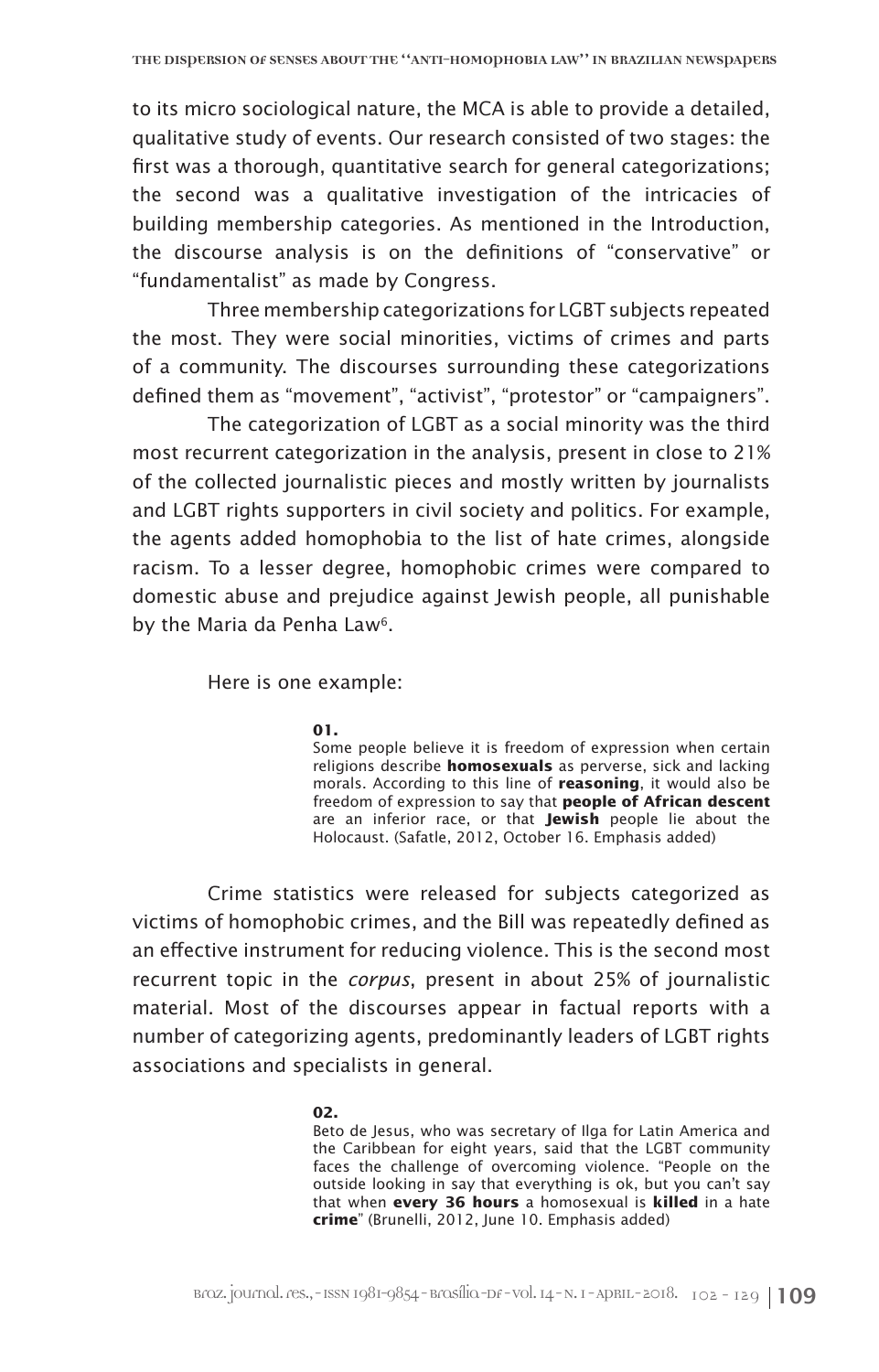Lastly, LGBTs were also categorized as a social movement and as being "militants", "protestors" and "activists". The most recurrent theme in which this type of categorization appeared in was in politics: mainly in the form of collective actions in favor of criminalizing homophobia like the *LGBT Pride Parade*, and reactions from other LGBT groups on actions – or a lack of them – from public power in relation to their demands. The most recurrent discourses were factual. In politics, the electoral dispute of 2014 was also present, especially on the candidates and supporters' opinions of Bill 122. A third excerpt below demonstrates this type of categorization in our *corpus*:

> **03. Protestors** *[LGBT Pride Parade participants, the main topic of the report*] supported the fight against violence and stated that 2,582 homosexuals have been killed in Brazil over the last ten years. (Motta & Gares, 2007, October 15. Emphasis added.)

The second analytical standard encompasses the categorizations around the Bill itself7. First off, the Bill was categorized as a kind of "censorship" or a threat to freedom of expression and belief. These were the most recurrent categorizations throughout the *corpus*. Slang terms like "gay gag" and "gay dictatorship" were systematically used to describe Bill 122. These discourses were delivered mostly by evangelical constituents in Congress, claiming that religious leaders could be imprisoned if they preached, from the Bible, that homosexuality was a sin. It is worth mentioning that there was not a lot of variety in terms of the types of religions represented by the newspapers – then senators Marcelo Crivella, Magno Malta and pastor Silas Malafaia made up 72% of the discourses opposed to the Bill.

We would like to highlight that Marcelo Crivella was senator at the time the Bill was going through the approval process, and is now the mayor of Rio de Janeiro. Magno Malta is still a senator. They make up the evangelical constituents in Congress, a group that defends the interests of the churches and, at the time of writing this article, was comprised of 93 federal congressmen and 3 senators. Even though he is not a politician, Pastor Silas Malafaia does have a certain influence on public opinion: he runs support campaigns for candidates and is a televangelist whose programs are broadcast in Brazil, the United States, Europe and Africa. Malafaia also has a YouTube channel, a Twitter profile with 1.3 million followers and a Facebook page with more than 2 million "likes".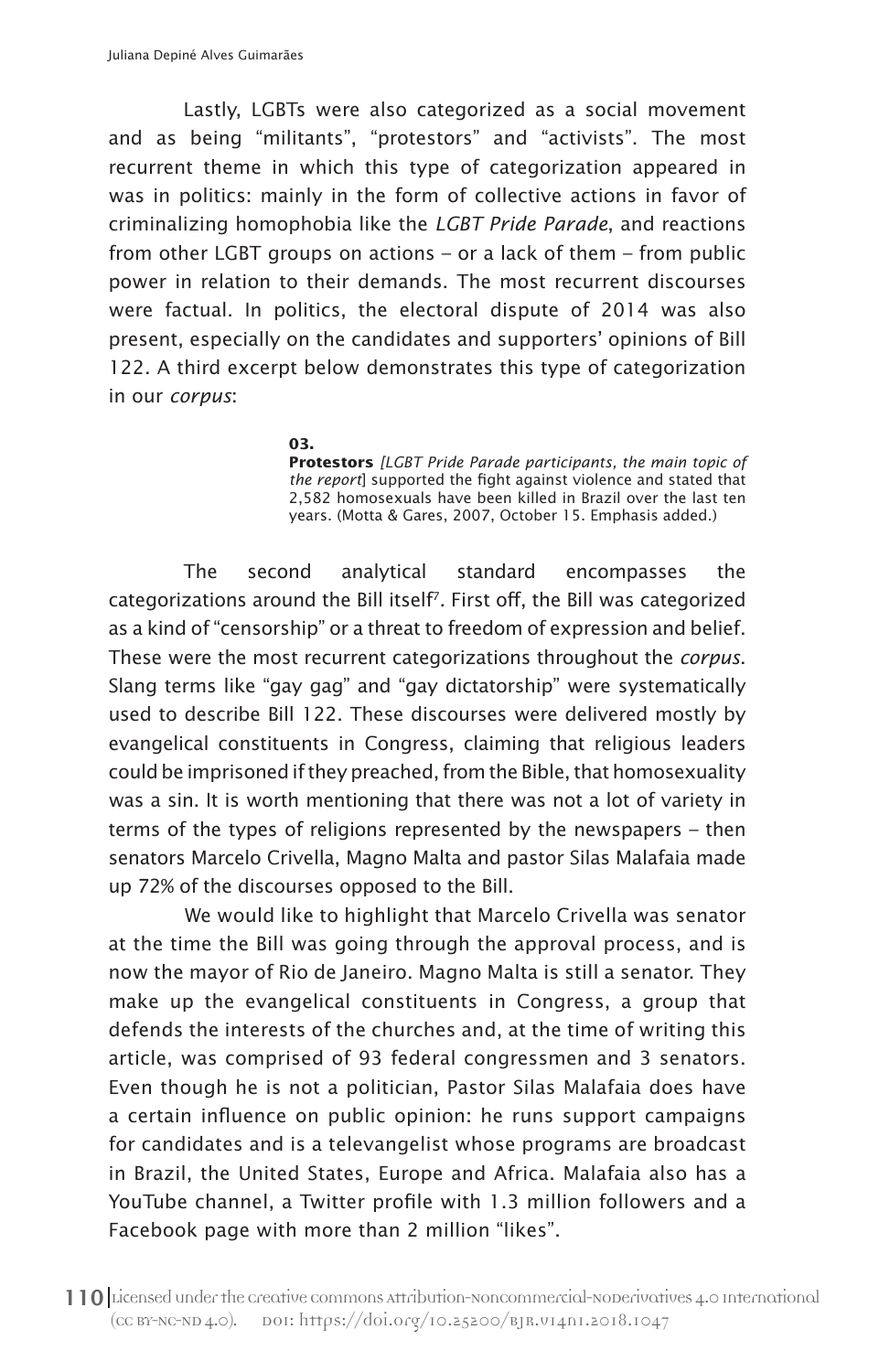## We offer the following example:

## **04.**

Despite the good intentions of those who thought of it, the use of this proposal [*Bill 122*] to defend the rights of a portion of the population does not mitigate its **authoritative** and **anti-constitutional** slant. It advances on the constitutional guarantees of the whole population under the pretext of promoting the rights of one group of society. (MOREIRA, 2011, May 29. Emphasis added.)

You might say that the low number of people invited by the newspapers limits the reasoning of categorizations and discursive constructions regarding Bill 122, which might weaken the discussion in public arenas established by media. Additionally, even though most opponents to Bill 122 twist its wording by saying it criminalizes the opinions of priests and pastors $\delta$ , the journalistic discourse barely mentioned any misinterpretation in the wording or contextualized religious opinions. However, discourses from pastors and representatives of the church within this analytical standard appeared to preach the "gospel" only to converts instead of addressing the issue in a public debate where logical discussions and arguments could be made and many points of views could be expressed.

The second topic in this standard categorizes Bill 122 according to principles from the Democratic State of Rights, especially those of citizenship and human dignity. There were more opinion articles (columns, interviews and reader letters) rather than factual ones. Only Senator Marta Suplicy, one of the politicians who is more committed to the Bill's approval, categorized Bill 122 in progressive terms in three different discourses (two articles and one interview). The factual reports had more LGBT rights defenders such as association leaders and activists.

The following excerpt is an example of this:

## **05.**

The new **law** is established to guarantee the rights of everyone, to fight **discrimination** and **intolerance** of sexual orientation or gender identity and to criminalize homophobia so as to guarantee **equal** opportunities and defend the **rights** of **individuals** and of **collectives.** (Brito, 2012, May 13. Emphasis added)

The third analytical standard covered categorizations of homosexuality. We would like to state here that the term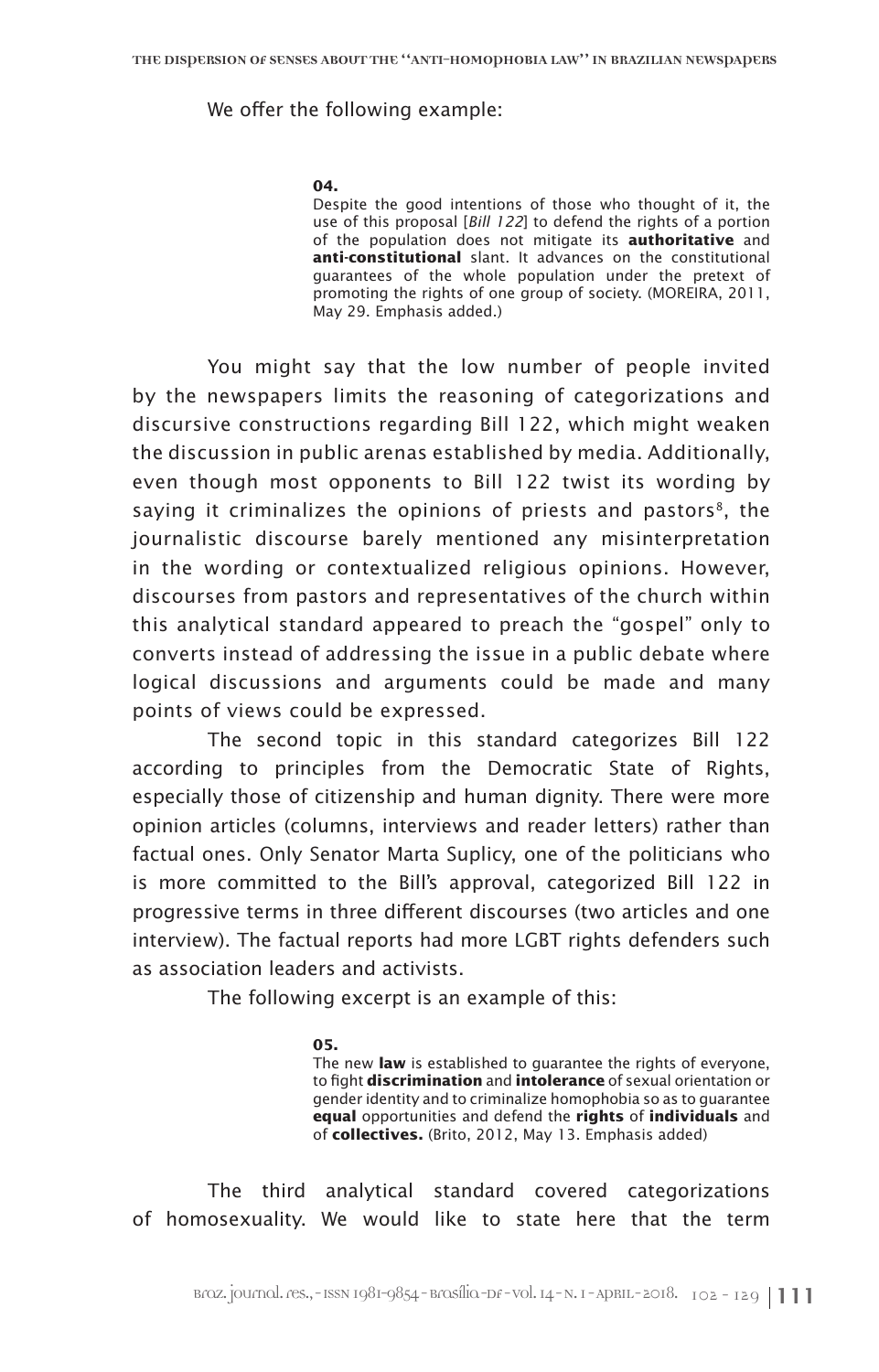"homosexuality" was naturalized in discourses from journalists, columnists and readers. The same occurred with the term "sexual orientation". There was a visible lack of recurrent categorizations for transgender identities or bisexuality.

The first topic in this standard addresses statements where homosexuality was categorized as an "option", a "preference" or a "behavior". These three terms represent a voluntary and individual dimension of homosexuality. This categorization was performed systematically by opponents to the Bill, as evident in the following excerpt:

## **06.**

It is a semantic error to state that all and any demonstration against homosexual activities means homophobia, culminating in violence or inciting violence. It is one thing to respect the **options** and **preferences** that each one of us has, but another very different thing to impose these options and preferences on those who do not share them. (Santos, 2011, May 13. Emphasis added)

In the second topic we find categorizations of homosexuality as sin, an anti-natural practice, or associated to the creation of a "third sex". The discourses were once again mostly from evangelical constituents in Congress:

## **07.**

Senator Magno Malta will resign from legislative office if parliament creates a law against homophobia. He stated: "If Bill 122, which encourages the creation of a **third sex**, is approved I will resign from office with dignity as a Christian" (Cunha, 2011, June 15. Emphasis added)

The last analytical standard combines discourses that cover discursive statements about individuals or specific sexual preferences, or bills, and addresses institutional categories and how it merges with the issue.

With this in mind, Brazil or the federation units were firstly categorized according to a certain kind of homophobia *ranking* where the number of crimes per location was categorized as "champions" / "first place" / "second place". The main categorizing agents are journalists using indirect discourses, citing surveys and statistics released by third party groups and LGBT rights organizations.

The following excerpt is an example of this categorization:

**08.** The statistics [on homophobic crimes] are only based on data and events which the press has mainly released in newspapers, and complaints that the GGB itself receives. It is clear that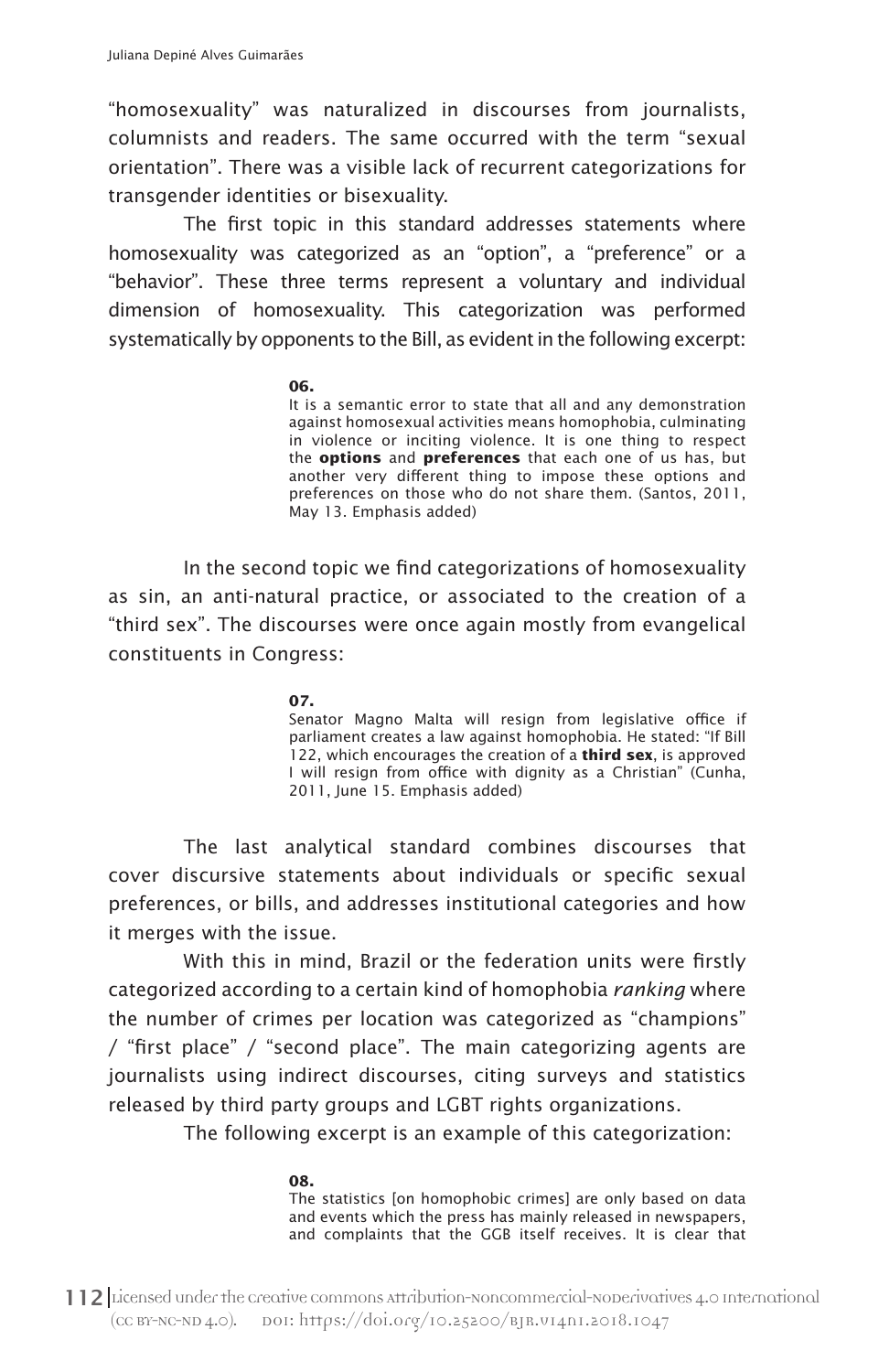there are many cases which were not included in the survey which ensures that Brazil continues **to lead** the **ranking** as the country with the most homophobic-related homicides". (Amaral, 2011, June 2. Emphasis added)

The second topic has Brazilian Congress as a category. Examples of this analytical standard will be analyzed in detail in the next topic which focuses on the study of discursive excerpts from our *corpus* based on methodological premises from Membership Categorization Analysis (MCA).

Secularism was the theme of the third topic in our last analytical standard which groups together categorizations on the Brazilian state. Apart from the readers, the categorizing agents were specialists, editorials, political candidates and leaders of LGBT groups.

**09.**

"We need to put the pressure on Congress to approve the law for criminalizing homophobia; it has been in process since 2011 and currently remains idle in the Senate due to pressures from religious extremists. We are a **secular state**". Cláudio Nascimento, coordinator for the Homophobia-free Rio program, said that the fight against prejudice is also intended to protect gay families. (Ramalho, 2013, June 29. Emphasis added)

The following topic deals with the analysis of excerpts from the *corpus* taken from the analytical standard for categorizations of the National Congress as "conservative" or "fundamentalist".

# **4 Investigating the data in light of membership categorization analysis (ACP)**

As explained in the previous topic, the standard discourses on categorizations of Brazilian institutions were not the most recurrent data; however, they did present a wealth of analytical possibilities since they demonstrated many elements of the methodological device from Membership Categorization Analysis. The sub recurrences include categorizations of society, of Congress and of Brazilian states. The terms "conservative", as well as "fundamentalist" and "extremist", are used mainly to describe Congress and its stance on LGBT rights in general, including the "anti-homophobia law". Journalistic discourse within this scope also makes repeated use of a passive lexicon (i.e.: "blocked", "hindered", "shelved" or "inactive") to describe the Bill's progress in Congress.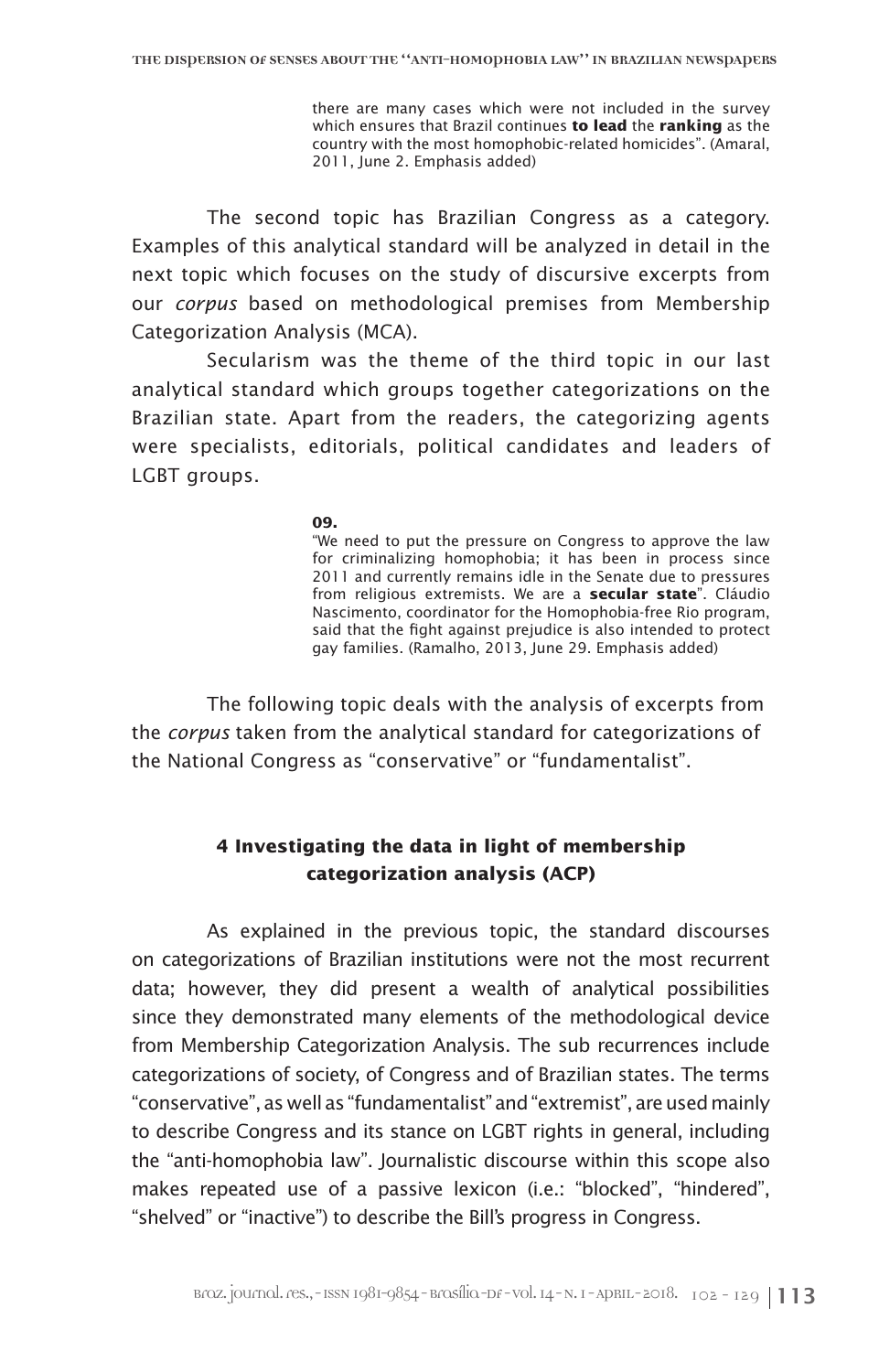A few examples from the *corpus* are presented below, followed by an analysis of the excerpts.

### **10.**

**Even with a 46% reform** rate in the 2006 election, and 195 new members of congress, **conservatism** is still **predominant** in the House. **Moral issues** like legalizing abortion, same-sex marriage, criminalizing homophobia and legalizing prostitution have led to some **polemic** debates, but **progress** has been **slow.** (Braga, 2008, January 6. Emphasis added)

#### **11.**

Cláudio Nascimento, coordinator for the Homophobia-free Rio program, said that the fight against prejudice is also intended to **protect** gay **families**. "Gay **families** have been one of the main **victims** of **prejudice**", he stated while speaking about a bill prohibiting discrimination against homosexuals which is currently **inactive** in the **Rio Assembly**. (Ramalho, 2013, June 29. Emphasis added)

### **12.**

Of course **barbarism**, in the form of **fanatic zealots** or **fundamentalists**, uses all types of sophism to try and **declassify** this bill. (Cícero, 2009, November 28. Emphasis added)

#### **13.9**

Senator Marta Suplicy (PT-SP), introducer of the bill for criminalizing homophobia, told Globo that she intends to use this quieter time, away from elections, to discuss and approve the **polemic** bill. She believes **the world moves at a faster pace** than **National Congress does**.

#### [...]

Why do you think that the bill will be approved?

MARTA: There is a different mix of people in the Senate nowadays. **Two-thirds** of it are **new senators**. And the **world** is **changing** quickly. Brazilian legislative houses have **regressed** because not much has been done. While the **Legislative Branch** continues to **act scared** and **frightened**, **the world has been taking some big steps forward**. The **Judiciary Branch** has accepted marriage and child adoption, and the **Executive Branch** has requested that the Federal Revenue Service accept joint declaration of income. (Farah, 2011, March 6. Emphasis added)

### **14.**

Even though the cause [homosexual] relies on Parliament to support LGBT citizenship and has more than 200 members of congress committed to it, proposals on the issue **have not advanced** in congress. Two years ago Congresswoman Fátima Bezerra (PT-RN) introduced a bill to create a National Fight against Homophobia Day. "It is a simple idea with an educational purpose, yet not even this bill has made any **progress**", she stated. "The political environment is not in favor of it, so much so that the bills have been **blocked** in committees for a long time. Congress appears to be **impervious** to this issue", she said. (Foreque, 2009, March 22. Emphasis added)

#### **1510.**

At the time of the *LGBT Pride Parade in Copacabana* there was a group of ten evangelicals supporting LGBTs called Jesus Cures Homophobia.

114 Licensed under the creative commons attribution-Noncommercial-NoDerivatives 4.0 International (CC BY-NC-ND 4.0). DOI: https://doi.org/10.25200/BJR.v14n1.2018.1047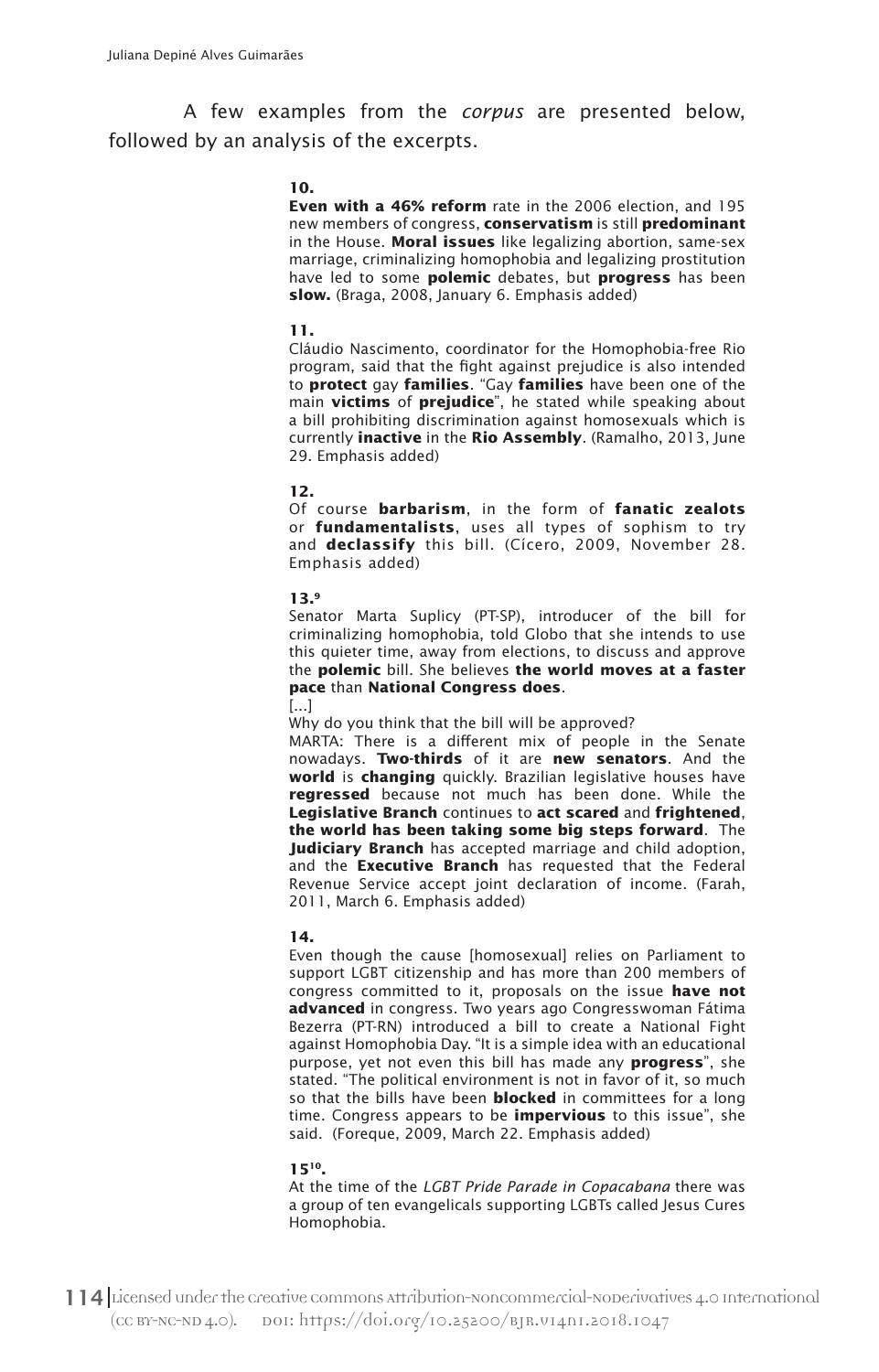**Not all** evangelicals are **fundamentalists**. We are here to **apologize** for what the **church** has done and show everyone that the **evangelical constituents** do not **represent** us – claimed pastor José Barbosa Junior, group leader. (Vanini, 2015, November 16. Emphasis added).

The excerpts above make repeated mention of the terms "conservative", "fundamentalist" or "extremist" to describe parts of Congress or the Legislative Branch. Common sense tells us that these references were made by members of the evangelical constituency who actively protest LGBTs. It is interesting to note that the enunciators do not need to identify the conservative political representatives in order to see that the group which they belong to is morally opposed to the rights of sexual minorities and gender. The title of example 14 encapsulates this: "Congress is more conservative than Lula", a generalization about the institution.

That leads us to think about the concept of metonymy, a figure of speech which is "a thing or concept is referred to by the name of something closely associated with that thing or concept" (http://www.wikipedia.org). There are many types of metonymy. The type used in propositions like "Congress is conservative" (repeatedly mentioned in this topic) is from "part of the whole". In other words, even though not all members of Congress disapprove of rights for lesbians, gays, bisexuals and transsexuals, the conservative ones contribute to the institution's image on a whole. This is how we are able to find statements like the one above that describes Congress as being more conservative than ex-president Lula.

Therefore, this metonymical process is not practical for individual categorization of any group: Jayyusi (2015) pointed out that communities which are *not* organized around moral foundations can defend themselves from generalizations by alleging that the action of a particular subject is not representative of the whole. When a group is organized around moral issues the activity (or even the discourse) of an individual "[...] is not here being treated as something arising uniquely from that person's individual biography, history, character or personality, or from a specific situation in which he became embroiled" (Jayyusi, 2015, p. 48). Conversely, that specific action represents the personality and activities of the group as a whole. Evangelical constituents are an example of an openly organized group based on moral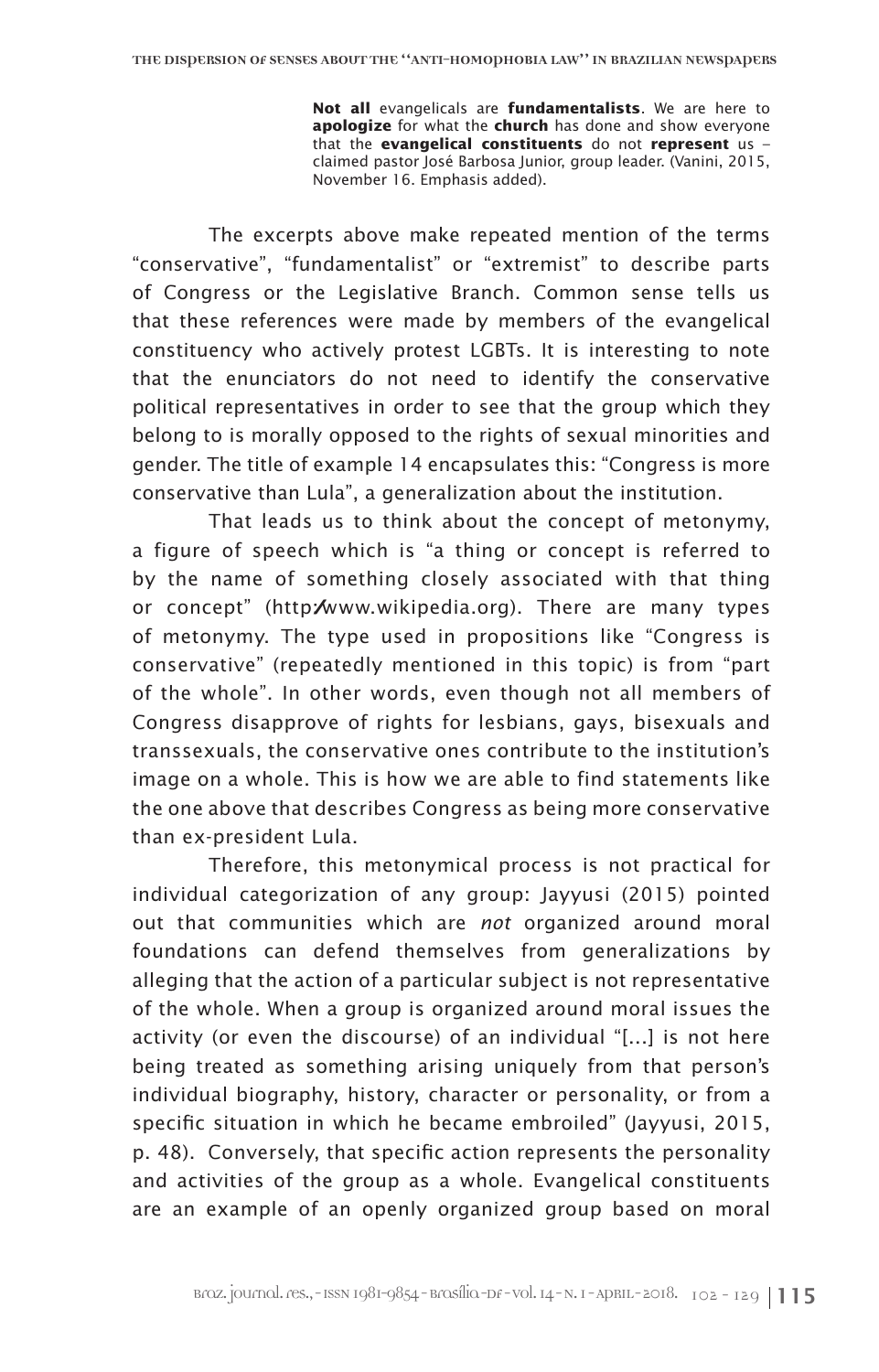issues – as written in a report published by *Terra Notícias*, "[...] its members specialize in fighting bills that propose to extend the rights of homosexuals, the right to abortion and to promote sexual education in schools " (Struck, 2016, May 7). When talking about morals we are talking about that "which characterizes good manners and good conduct in accordance with social precepts established by society or by a particular social group" (*Hoauiss Dictionary*). For instance, evangelical politicians define homosexuality as sinful and unnatural. Excerpt 10 is quite interesting because when the journalist mentions conservatism in the House, he lists abortion, prostitution, same-sex marriage and criminalizing homophobia as moral issues even though they could also be categorized, *a priori*, as "progressive" or "human rights", for instance. One could see the journalist's reference to the evangelical constituents as being his own categorization of the issues. We label this phenomenon in our thesis (Guimarães, 2017) as "discursive impregnation". For instance, in the analytical topic of homosexuality categorizations, journalists start their discourses using "homosexuality" as a standard term, but they go on to use the expression "homosexualism" when mentioning citations or religious values.

Applying Jayyusi's theory on the actions of members from morally organized groups representing the whole, it is uncommon that enunciators who refer to opponents of Bill 122 also refer to the acts of specific parliament members. Conversely, they call Congress "conservative" or "more conservative", highlighting an increased use of the attribute of conservatism in legislature in function of these subjects' actions.

Continuing with the evangelical constituents, it is interesting to note that the only unifying element of their group is their ideological position on these moral issues. For example, the mechanism of "political party" membership categorization is not a prerequisite to belonging to or claiming to belong to the evangelical constituency, neither is "geographic origin". Its members "need not be spatially bounded or localized in their operations" (Jayyusi, 2015, p. 50), since the "operation of the transitivity convention allows them to extend their operations and concerns spatially" (Jayyusi, 2015, p. 50). The only important collective is the reference to religion.

As demonstrated through our research (Guimarães,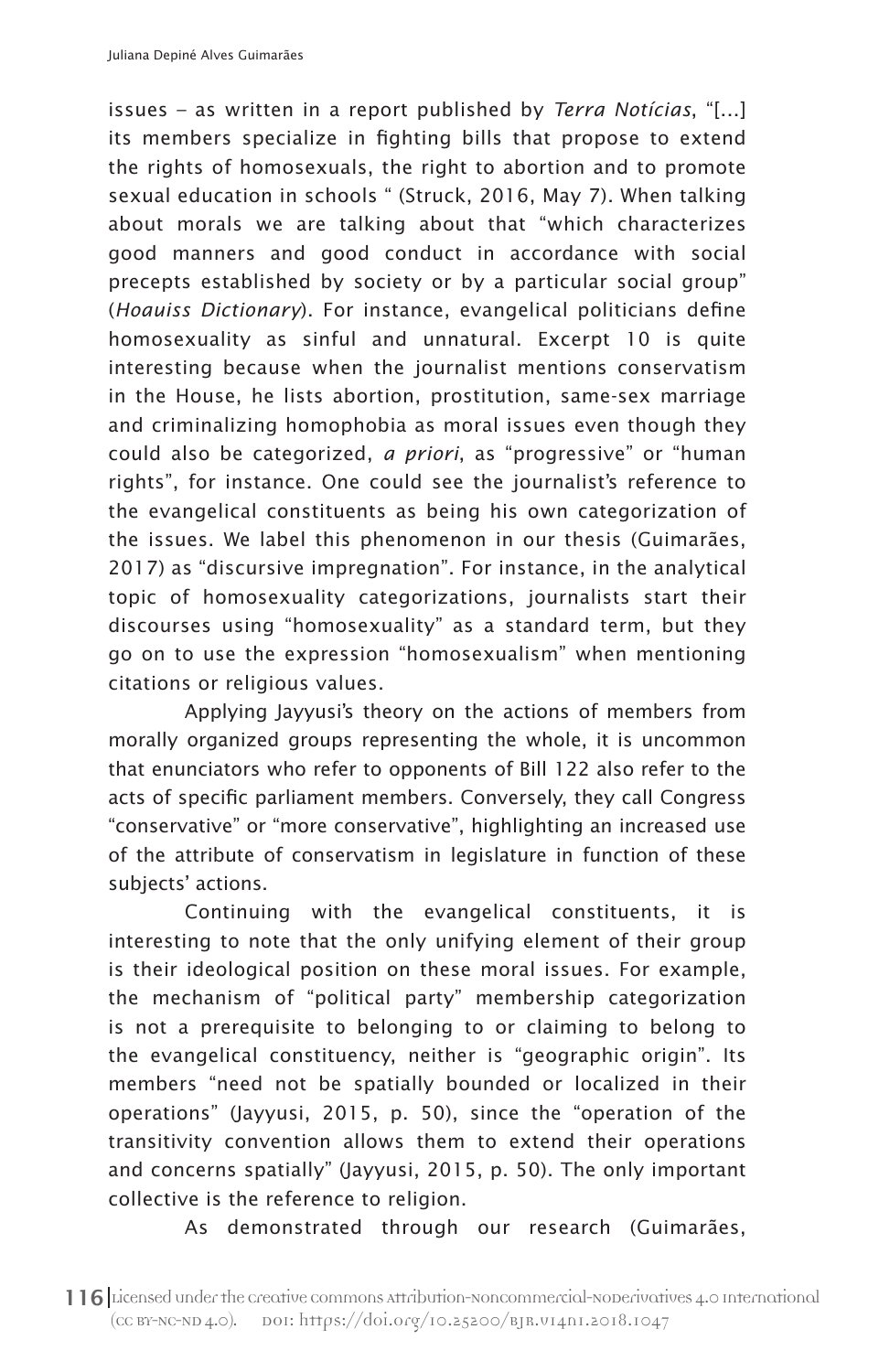2017), evangelical constituency showed itself to be a much more organized and cohesive group during the process of Bill 122 than the supporters of sexual minorities were. One example of this is the amendment to Bill 122, presented by Marta Suplicy in 2011, which proposes to make religious temples exempt from being punished for homophobia. At the time, there was a disagreement among the main representatives of LGBT rights in the media. According to Toni Reis, the president of the Brazilian Association of Gays, Lesbians, Bisexuals, Transvestites and Transsexuals (ABGLT), the amendment was not perfect but it was worthwhile to have at least some sort of a law. Julio Moreira, the president of the Rainbow group, thought the amendment presented by Marta detracted from the character of the proposal, thereby trivializing other items in the Bill.

Over time, members of the evangelical constituency have been able to successfully establish slanderous terms against LGBTs like "gay dictatorship/gag" and "homosexual empire", not to mention a number of homogenous arguments about how the Bill infringes on freedom of expression and religious belief. Yet, by the same token, in the second stage of the study (GUIMARÃES, 2017) where we looked at reports published between the end of 2014 and July 2016 (we call this period the "post-argumentative stage"), there were at least eight states in 2015 that removed the terms "gender identity" and "sexual orientation/diversity" from their Municipal and State Education Programs<sup>11</sup> due to pressure from religious groups.

Along the same lines of logic as Jayyusi, Sacks (1992) also addressed the issue of category representativeness. Even though Congress is a constitutional category, it is inferentially rich. In our daily lives we accumulate knowledge by making inferences. For example, when we think of "priests", we assume they have never been married, that they are disciplined, etc. We do the same thing with institutions like the "Catholic Church" and the "Armed Forces", just to name a few. In Brazil, the "Congress" and its houses (the "Legislative", the "House of Representatives" and the "Senate") are inferentially rich in knowledge and common sense experiences.

Since political representatives from the evangelical constituency consider themselves members of a morally organized group, their opponents are able to categorize them using equally moral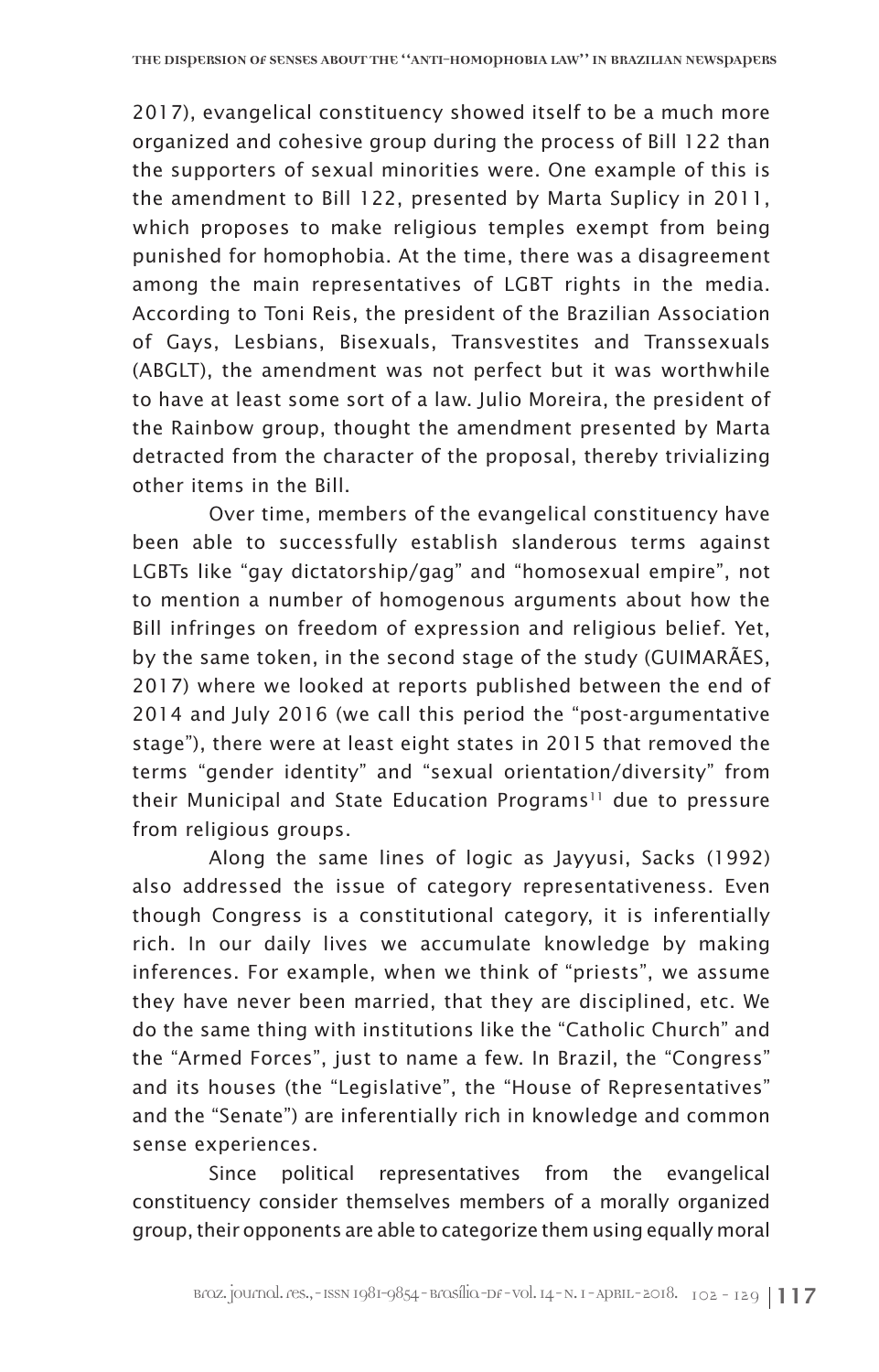predicates like "extremists", "fundamentalists" and "zealots"12 (see examples 11 and 12). These predicates make a derogatory reference to religious belonging and make reference to blindly following scripture and adopting a violent and intolerant behavior. It is worth noting here that the mechanisms of membership categorization used to criticize the evangelical constituency lay at the crossroads between politics and religion. A democratic state which includes more diverse social sectors in its decision-making processes – such as minorities – is defined as "good" politics; conversely, "bad" politics would be defined as those who want to colonize the public sphere according to their personal religious interests.

It is also important to remember that categorizations are irremediably connected to the context in which they are used in. Jayyusi states that, "situatedly, it is the task at hand that provides the relevance (for use) of any feature from the category-concept" (Jayyusi, 2015, p. 62).

In other words, parliament members can be morally categorized in a negative way based on a number of predicates: "corrupt", "ignorant" and "absent", among others. However, what is in play in the examples above are the rights of LGBTs; they are subjects that are systematically defined as "abominations" by certain religious entities. "Fundamentalist" is an important attribute in the categorization employed by these groups' supporters since opposition to the religious representatives (who would like to "declassify" [12] and "exert pressure" [11] as well as be "impervious" to LGBT demands [14] ) operate according to religious ideologies. Using the predicates "fundamentalist", "extremist" or "fanatics" diminishes the political authority of the parliament members to whom they refer to because they attribute strictly religious – and radical – predicates to members of political categories.

Example 11 talks about enlightening the "family" collective. As we have seen in other analytical standards in our thesis (Guimarães, 2017), the evangelical constituents repeatedly refer to homosexuals as "threats to the family", an argument that religious leaders base on the fact that homosexuals and lesbians cannot procreate biologically. This is what is known as a disjunctive categorization. Jayyusi (2015) describes disjunctive category sets as those that involve an "alternative characterization of the same person" (Jayyusi, 2015, p. 123). Here, categorization is rejected or not requested by the categorized subject. Dupret also addressed the issue of category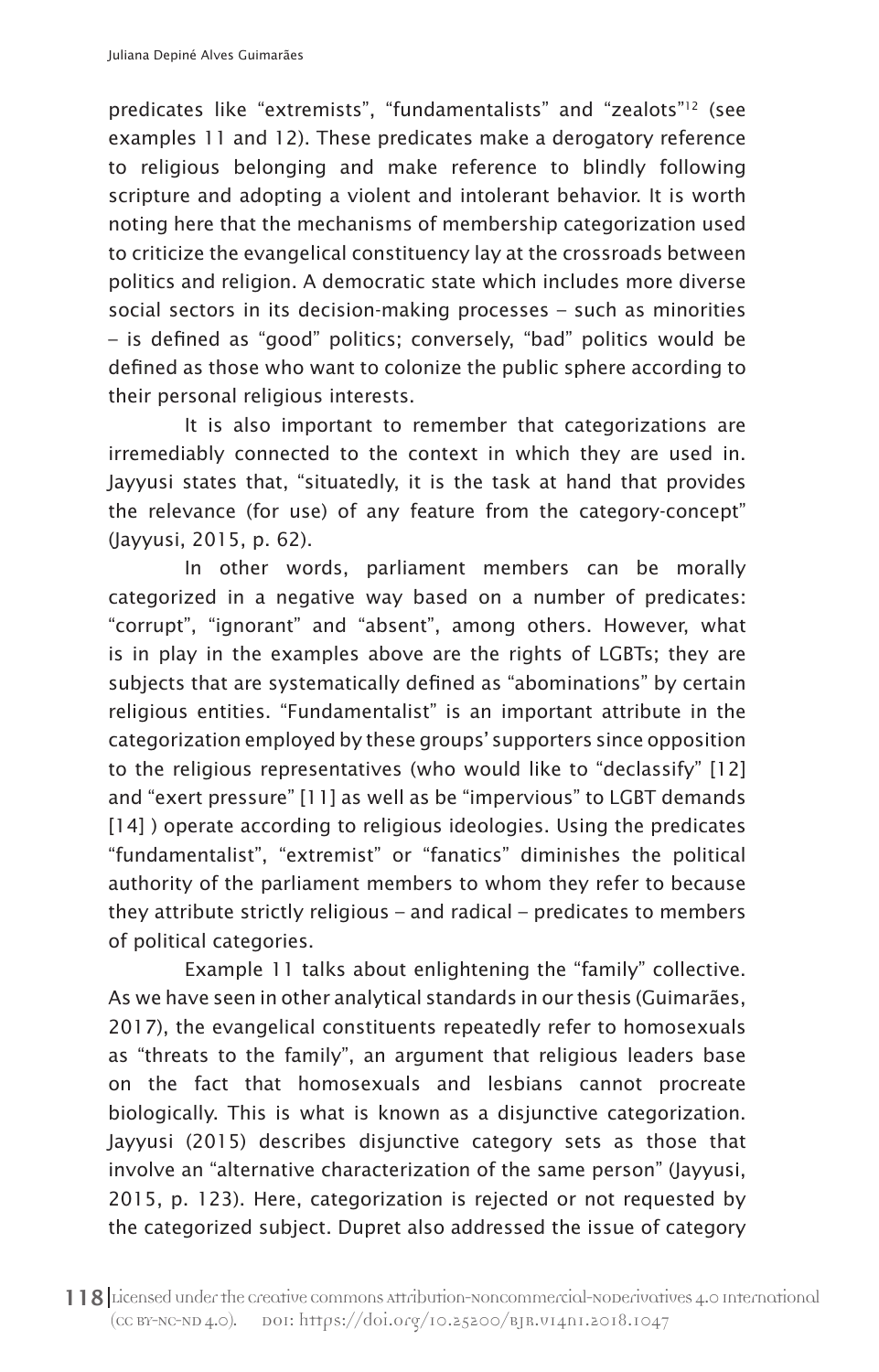disjunction when he said, "the use of disjunctive category pairs is frequently made through selecting one or two categorizations which the categorized person would not recognize" (Dupret, 2008, p. 308).

Jayyusi cites examples of disjunctive category pairs like "terrorist/revolutionary" or "doctor/butcher". Referencing Coulter (1979), Dupret (2008) presented the elements "belief" and "knowledge" as a disjunctive category pair. He cites other examples: vision/hallucination, ghost/illusion and ideology/science. This kind of categorization is mostly used to depreciate someone – for example, calling someone a "terrorist" while that someone categorizes themselves as "revolutionary" or calling someone "ignorant" or "deluded" while that someone calls themselves "religious".

Our analysis shows that LGBTs do not see themselves in the disjunctive categorization that some religious leaders see them. In other words, they do not see themselves as a threat to other people's families, nor to the continuation of the species. Discourse 11 is interesting in this aspect because Cláudio Nascimento inverts the categories of "offender" and "victim", labelling the "families" of homosexuals as "victims" of prejudiced people.

Religious leaders use disjunctive categorizations to demean homosexuals (let's not forget these are passive operations of re-appropriation that the disparaged subjects have reclaimed, as evident in Cláudio Nascimento's statement) and LGBT subjects do the same when they define evangelical constituencies as "fundamentalists". While religious leaders argue that their rationale for objecting to LGBTs is upheld by scripture, and frequently pit good subjects against bad subjects (the good being heterosexual family constituents and the bad being homosexuals who belong to or strive to belong to a "third generation", as outlined in our analytical standards in the previous topic), LGBT subjects also demean their religiosity when using terms like "fundamentalists". Curiously, the Associated Press establishes that no religious subject should be referred to as "fundamentalist" unless said subject identifies itself as such (Green, 2014, May 29). We assume this is due to the fact that the term carries a strong moral judgment with it which would compromise a journalist's objectivity. The two major evangelical denominations (the Igreja Universal do Reino de Deus and the Assembleia de Deus), which the majority of evangelical constituents belong to do not see themselves as fundamentalists. In fact, they state that they spread love. Yet, by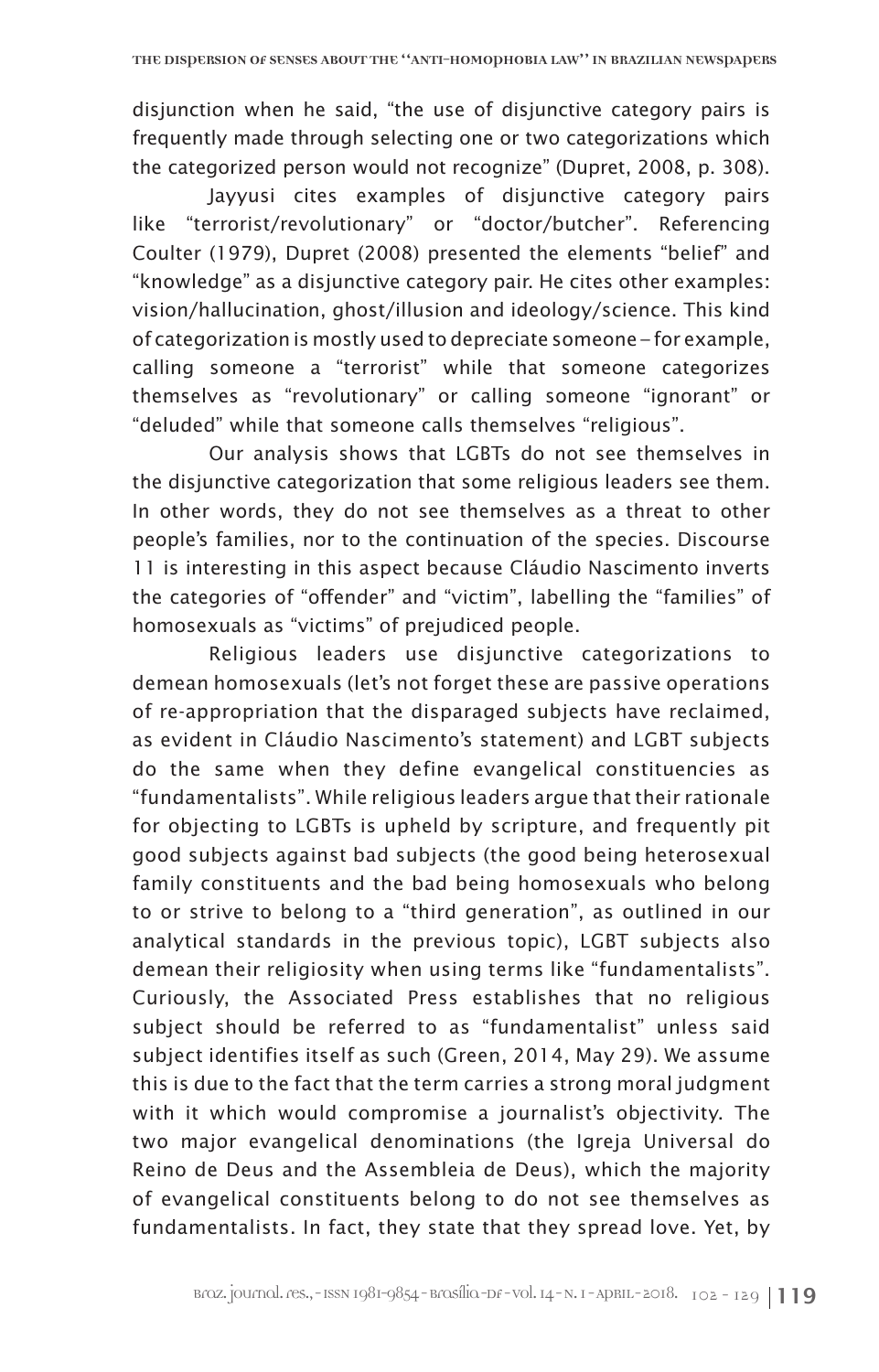labelling these subjects as fundamentalists, enunciators of this analytical standard are literally challenging the very foundation of the doctrines they prescribe to – not to loving thy neighbor, but to radicalism and violence.

The beginning of the interview in Example 13 lays out the context: Senator Marta Suplicy is responsible for presenting the Bill for punishing homophobia, categorized by the journalist as "polemic". The journalist uses the phrase "she believes the world moves at a faster pace than National Congress does" but does not give any further details, which leads us to believe that it will be revisited in more detail during the course of the interview.

The journalist's question, "Why do you think that the bill will be approved?" might lead readers to assume that the senator expects this to happen. Then Marta says that there is a "mix" of different people in the Senate, two-thirds of which is composed of new members. This discourse establishes a relationship that associates "new" with the bill's approval, something that must happen because "the world is changing quickly". Continuing with this logic, the fact the bill has not passed until now must be because there is nothing "new" or nothing has "changed", which leads us to believe that, in this discourse, conservatism and inactivity are opponents to the Bill.

Discourse 13 also contains some *standardized collective relational pairs*; a classification developed by Jayysui (2015) based on Sacks' concept of *standardized relational pairs* (1992) in which the members are connected to one another through responsibility (e.g., father-son, professor-student). Summerville and Adkins (2007) state that the categories in standardized collective pairs are asymmetrical and mutually exclusive in certain uses. One example of this is "government-citizens" in the phrase "the government does nothing for its citizens". However, this asymmetry is not established *a priori* since "members from the first category, understood as 'stable', can be seen in other moments like members from the second categorization, known as 'occasioned'" (Summerville & Adkins, 2007, p. 16). One example from Brazil would be the pair "police-citizen", standardized by the fact they include mutual tasks and obligations. When stopped at a roadblock, we do not see the police as an everyday citizen, we see them as an asymmetrical category of power – the categories of "citizen" and "police" appear to be opposites in this situation.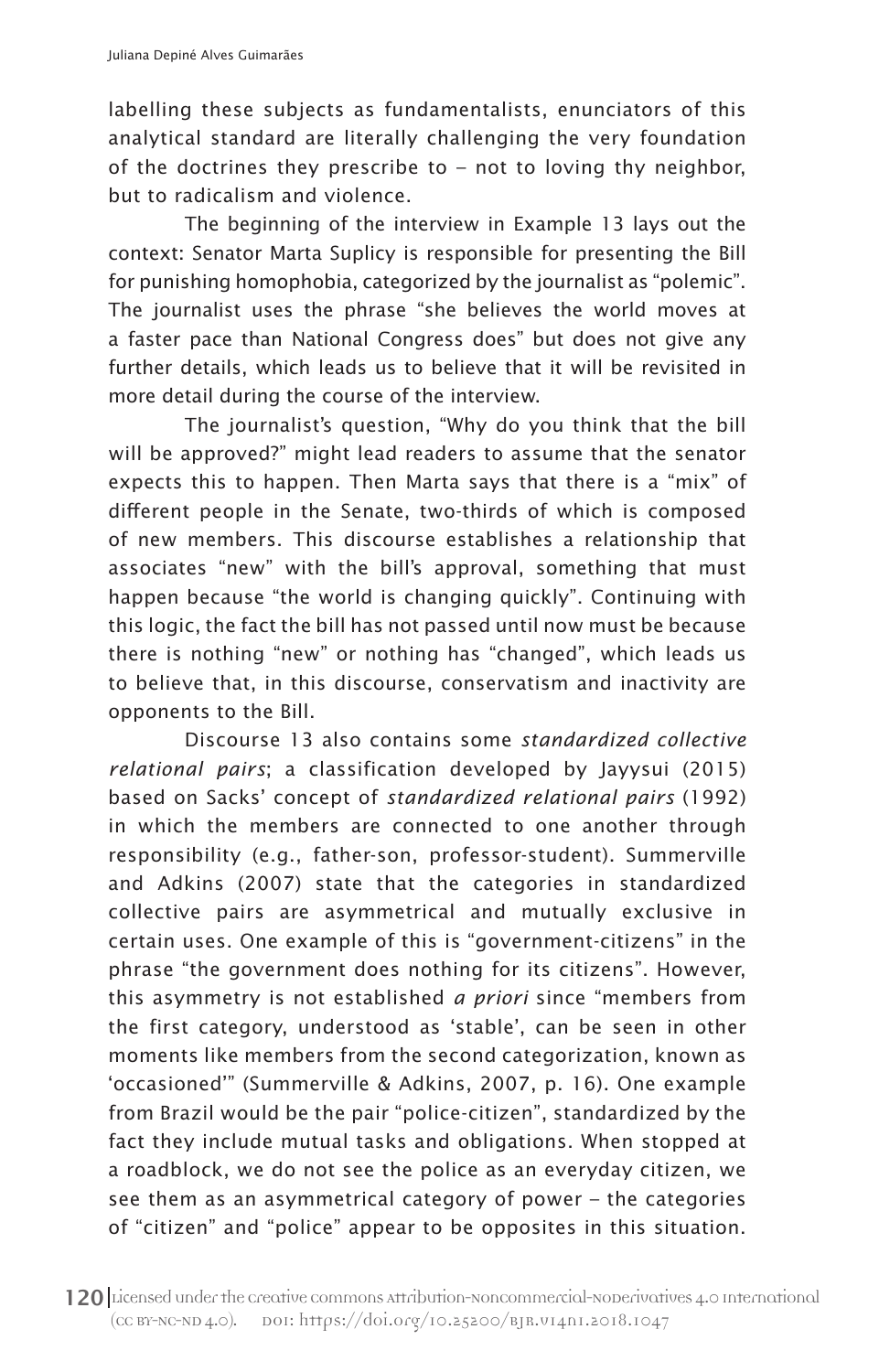Note the title of this report: "Police treat citizen as an enemy, like in the dictatorship, the colonel says" (Maranhão, 2014, April 9). Now look at the title of another report: "Doctor, professor and policeman suffer the most from stress" (Mendonça, 2010, October 21). Here, the police are described as members of the "general population" or "workers", there is no asymmetry between the categories. A common element in the dichotomies in standardized collective relational pairs is the inequality of rights or knowledge on the part of the members involved, as well as a ruling authority on the part of the first half of the pair, often relating to an institutional category.

Marta Suplicy's statement contains a standardized collective relational pair within it: "Legislative – the outside world" (you could think of the second half of the pair as being "society") In this discourse, the legislative space is separated from a "real" universe, as if it operated apart from it and impervious to "the way things are". In terms of LGBT rights, it is interesting to see Marta Suplicy define Legislature as a parallel reality and then put herself at odds with the institution (despite belonging to it) when she states that Legislature acts scared and frightened. It is worth remembering the situational character of category memberships – the senator is a political representative and was a key figure in promoting Bill 122, yet she was also responsible for helping the evangelical constituency remove religious temples from being punished for homophobic slander. However, she did not claim any responsibility for her own legislative activities regarding the difficulties faced by the Bill. She seems to situate herself more towards collective "society" through the use of phrases like "the outside world" than she does to the "parliamentary" collective.

Inside this asymmetry between "Legislature" and "world", *in loco*, there is a contrast between "scared" and "frightened", which are connected to the category of "Legislature", and to "taking some big steps forward" which is associated with "the outside world". Another word connected to Legislature is "regression". The following phrase is also worth mentioning: "the outside world has been taking some big steps forward". It describes the activities of Judicial and Executive powers around LGBT rights ("The Judiciary Branch has accepted marriage and child adoption, and the Executive Branch has requested that the Federal Revenue Service accept joint declaration of income").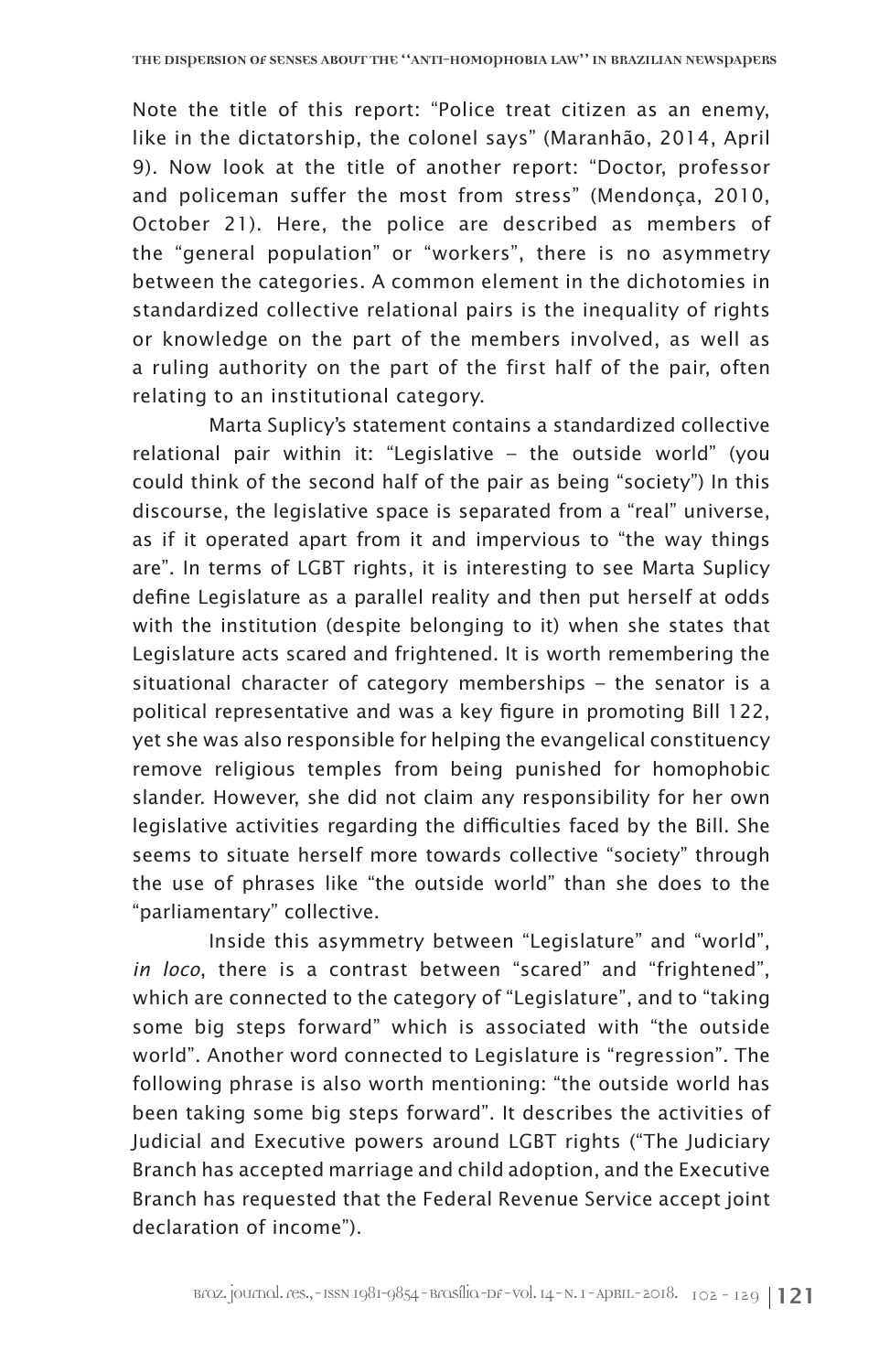Even though the Judiciary and Executive powers are institutional categories, just like the Legislative branch, Marta does not compare them to the "outside world" or society, quite the contrary, she inserts them into this world by saying they have been "taking some big steps forward". As a result, the Judiciary and Executive powers are not referred to as asymmetrical categories in regards to society, unlike the Legislative branch.

Our last example (15) draws attention to a principle element of social categories which is they function like repositories of knowledge, helping us organize our relationship with the world around us. Schegloff (2007) explains this property:

> Any attributed member of a category (that is, anyone taken to be a member of the category) is a presumptive representative of that category. That is, what is "known" about the category is presumed to be so about them. I say "known" rather than "believed", and refer to (common-sense) knowledge rather than 'stereotype' or 'prejudice' because, for members, this has the working status of 'knowledge' whatever its scientific status or moral/political character may be (Schegloff, 2007, p. 469).

Continuing with Schegloff, the "protection against inductions" as a corollary to the inferential wealth of categories:

> "[...] if an ostensible member of a category appears to contravene what is 'known' about members of the category, then people do not revise that knowledge, but see the person as an 'exception', 'different', or even a defective member of the category" (Schegloff, 2007, p. 369).

In example 15, the enunciator brings up this protection against induction when he states that the evangelical constituency does not represent him (he said this while still a pastor). It is interesting that he cannot completely escape the representivity of his category; he apologizes in the name of the "evangelical" category, and at the same time he tries to disconnect himself from the word "fundamentalist", often associated to the category he belongs to.

## **5 Final considerations**

The printed press is a media form where interests from a range of social fields converge and are played out in a game of conflicts and negotiations. In his study on women's magazines,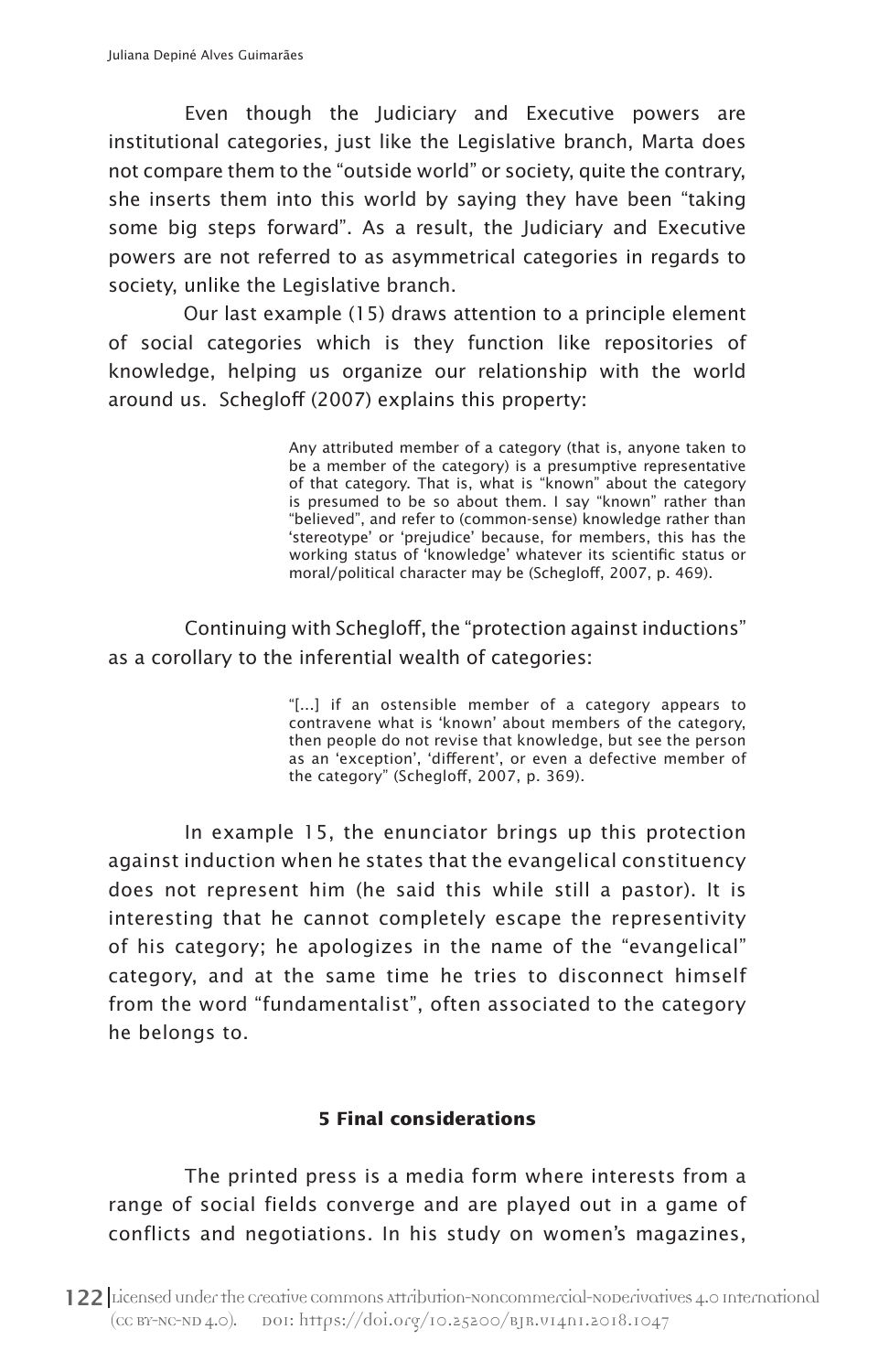Braga points out that there is no "discursive block" writing the voice of a periodical, but there is a multiplicity of voices that relate to one another in a "speech transaction" (Braga, 2016, p. 42). Since the Bill proposes a number of diverse topics about LGBT issues, many different fields are called into action providing a spectrum of both positions on non-hegemonic sexual practices and the foundations which the fields use to give their opinions and interpretations.

Each one of these fields has tried to pigeon-hole Bill 122 into their interests, rules and strategies. Members from the "evangelical constituency" called the legislative proposition a "gay gag". As these politicians expressed in their discourses, the Bill would apparently damage the principle of freedom of expression and religion; some religious leaders publicly stated that preaching against homosexuality would then become a crime.

We would like to think of journalists as agents that produce meaning since they interpret and write on situations and objects that act as references for how individuals think and judge (Soares, 2009). More than just "translators" of an objective reality, news agents are involved in a stressful process with other agents (politicians, people of faith, economists) and find themselves both in conflict and in compliance with certain situations in their attempt to establish interpretations of facts, people and objects.

As stated in the overview of our analytical standards, journalists have given the evangelical constituents a significant amount of space in which to express their opinions and arguments yet only three members from this group are responsible for 72% of the speeches opposed to the Bill. Even though many newspapers support the Bill in Editorials (institutional points of view from the vehicles), their speeches and the people they invite to speak show them to prefer a conservative and homogenous position.

We, therefore, saw a weakening in the power of journalism in the public sphere to use Jürgen Habermas' concept in *Mudança estrutural da Esfera Pública: investigações quanto a uma categoria da sociedade burguesa*, published in 1962. Habermas stated, "mass democracies can only reclaim continuity of the principles of the liberal constitutional state if they actually try to live the mandate of a public sphere which fulfills political functions" (Habermas, 1999, p. 441). The public sphere is essential towards democratic thinking due to the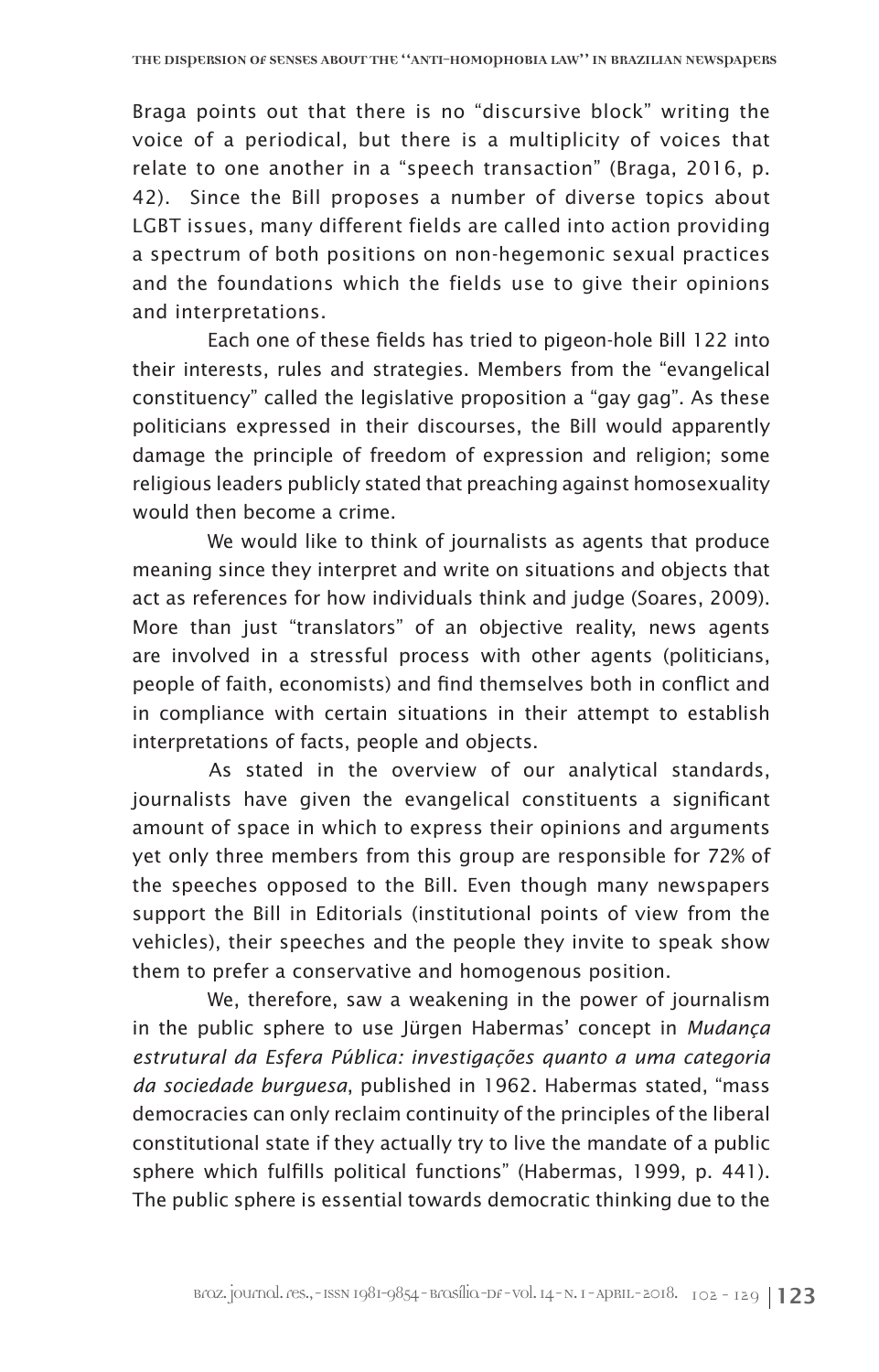fact it is not only a space for negotiating, for conflict and for building meanings between different social actors, but also because, within it, the actual relationship between subjects is continually changing, as well as the way these subjects see reality – which aspects should be kept, changed, contested (Pereira, 2011). In terms of how Bill 122 has been covered, journalism brought it to the forefront, but consulted the opinions of the same characters who share the same ideologies on homosexuals or on bills that suit their interest which ended up diminishing the complexity of the debate.

\*This paper was translated by Lee Sharp

# **NOTES**

- 1 We define "homophobia" according to Borrillo, D. (2010). *Homofobia: história e crítica de um preconceito*. Belo Horizonte: Autêntica Editora: "Apart from being used to refer to a set of negative attitudes towards homosexuals, over time it has also been used as a discriminatory, prejudicial and violent term against LGBTs" (Borrillo, 2010, p. 8). The term is constantly changing, and is nowadays also used to define homotransphobia by including transsexuals, and lesbophobia which focuses not only on discrimination against sexual orientation, but also misogyny.
- 2 According to the largest circulation newspaper in the country as per the latest data from the National Association of Journals (ANJ) in 2015, an average circulation of 193,079 newspapers per year. Further on in the article we will provide more information on the newspapers that were researched.
- 3 The Labor Party was founded in 1980 through a left-wing movement in opposition to the dictatorship. Currently, it is the second largest party in the country with 1.5 million members. Two of its presidents were re-elected to office over the last four terms: Lula was elected in 2002 and re-elected in 2006; his successor, Dilma Rousseff, was elected in 2010 and re-elected in 2014. On August 31, 2016 Dilma Rousseff was impeached and subsequently succeeded by then vicepresident, Michel Temer. Referring to Bill 122, politicians from the Labor Party had always showed a vested interest in approving the Bill. Some of them were: Iara Bernardi, the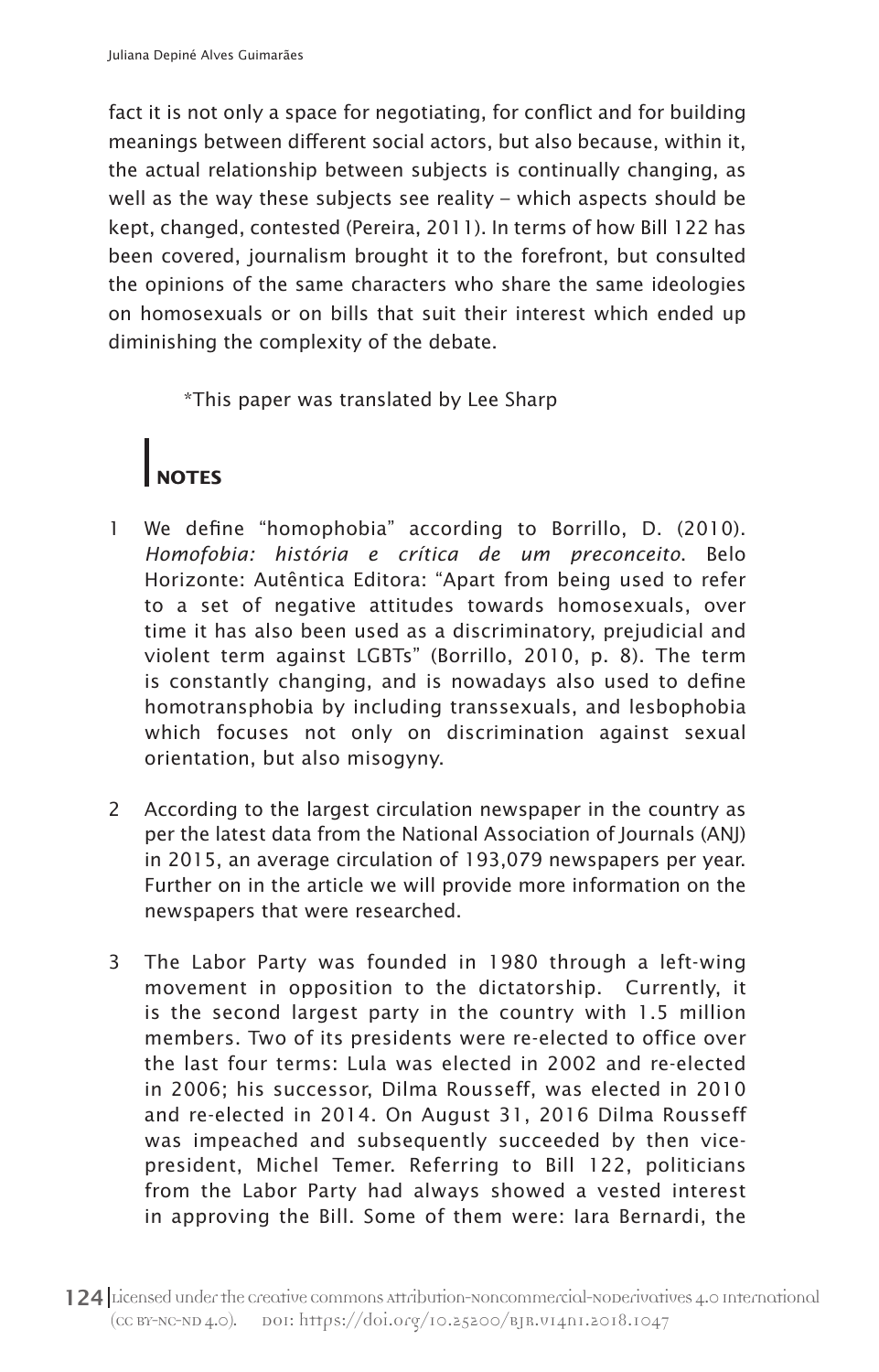politician who introduced the bill; Senator Fátima Cleide from Rondônia; Paulo Paim from Rio Grande do Sul and Marta Suplicy, currently with the PMDB party but at the time was a Labor Party representative in São Paulo.

- 4 The National Library, in the city of Rio de Janeiro, has an extensive collection of Brazilian publications, including magazines and newspapers from 1808 until today. This digitialized collection reached 14 million pages in 2017 (Paula, A. May 29, 2017. *The National Library has a collection of periodicals available.* National Culture Plan, Ministry of Culture. Access on January 27, 2018 at http://pnc.cultura.gov. br/2017/05/29/biblioteca-nacional-dis ponibiliza-acervo-deperiodicos/).
- 5 The most recent information from 2015 available on the National Association of Journals (ANJ) website during the data collection stage.
- 6 Officially Law 11.340, August 7, 2006. Punishments were increased for domestic abuse against women. The law got its name from bio pharmacist Maria da Penha Fernandes, who was shot in the back by her husband, leaving her paraplegic. Afterwards, she became a staunch activist for women's rights.
- 7 It is of note that when an enunciator states his or her position on the Bill by categorizing it as "liberal" or "dictatorial", they are implicitly categorizing the subjects who support and produced it. After all, a legislative proposal is an object produced by specific individuals with ideologies and particular interests, representing specific social categories.
- 8 Apart from the Bill punishing slander, in 2011 Senator Marta Suplicy presented an amendment to exclude religious discourse from punishment.
- 9 This was an interview with Marta Suplicy. The first paragraph was about the *lead*, followed by deletions and then Marta's response to the journalist.
- 10 This report is from the second stage of our doctoral research which refers to the period after Bill 122 was filed away (reports published on homophobia between January 2015 and July 2016), but we used it to complement the categorization analysis of parliament members as fundamentlists.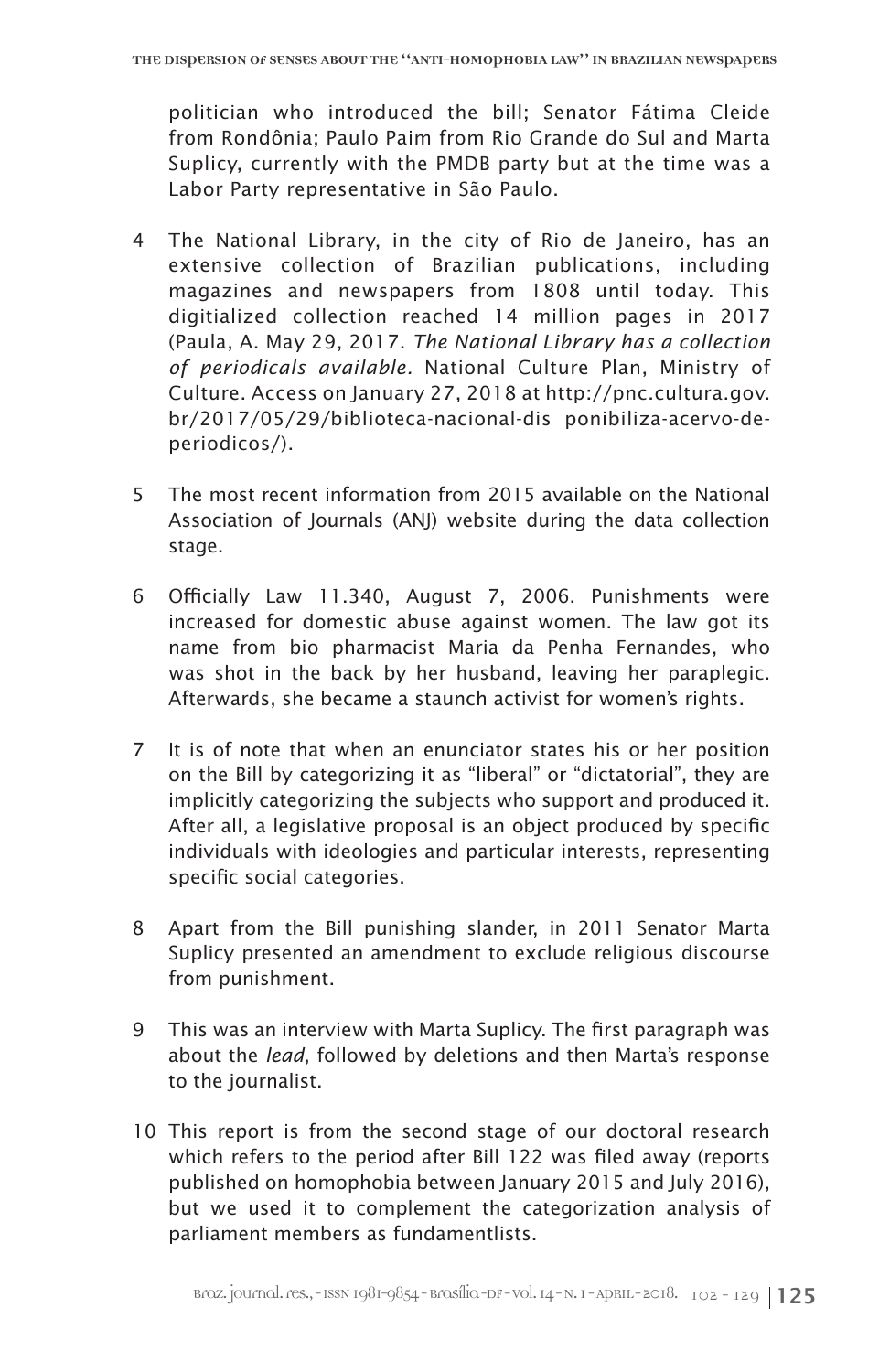- 11 *De Olho nos Planos* defines the education plans as "legal documents for establishing goals to ensure that the right to quality in education moves forward in municipalities, states or the country over a period of ten years. They address both the educational service in municipalities, states, the country and private institutions acting on different levels and forms of education: from daycares to universities. This is about the main instrument of the policy for public education" (http://www. deolhonosplanos.org.br/planos-de-educacao/, access on January 27, 2018).
- 12 A group defined as "a Jewish sect and political party that triggered the Jewish revolt at the time of Tito. The zealots make up the radical wing of Pharisees and named God as the only leader, the lord of the Jewish nation, opposed to Roman domination" (*Houaiss* Dictionary).

# **REFERENCES**

Azevedo, F. A. (2006, Apr/May). Mídia e democracia no Brasil: relações entre o sistema de mídia e o sistema político. *Opinião Pública*, 12(1), 88-113, doi: https://dx.doi.org/10.1590/S0104- 62762006000100004.

Amaral, S M. M. d. (2011, June 2). A medida capaz de reduzir a homofobia é a educação de crianças e jovens. *O Povo*, Opinião.

Braga, A. (2016). Corpo-verão [eletronic ressource]: *jornalismo e discurso na imprensa feminina*. Rio de Janeiro: Ed. PUC-Rio. Retrieved from http://www.editora.vrc.pucrio.br/media/CORPO%20 VER%C3%83O%20download.pdf

Braga, I. (2008, January 6). Conservadorismo predomina na Câmara. *O Globo*, País, pp. 10.

Brasil. Secretaria Especial de Direitos Humanos do Ministério das Mulheres, da Igualdade Racial e dos Direitos Humanos. Relatório de violência homofóbica no Brasil: 2013. Brasília, DF: Special Secretary of Human Rights, Ministry of Women, Racial Equality and Human Rights, 2016. Retrieved from http://www.sdh.gov.br/assuntos/lgbt/ dados-estatisticos/Relatorio2013.pdf.

Brito, C. (2012, May 13). *Respeito à diversidade*. Zero Hora, Artigos, pp. 16.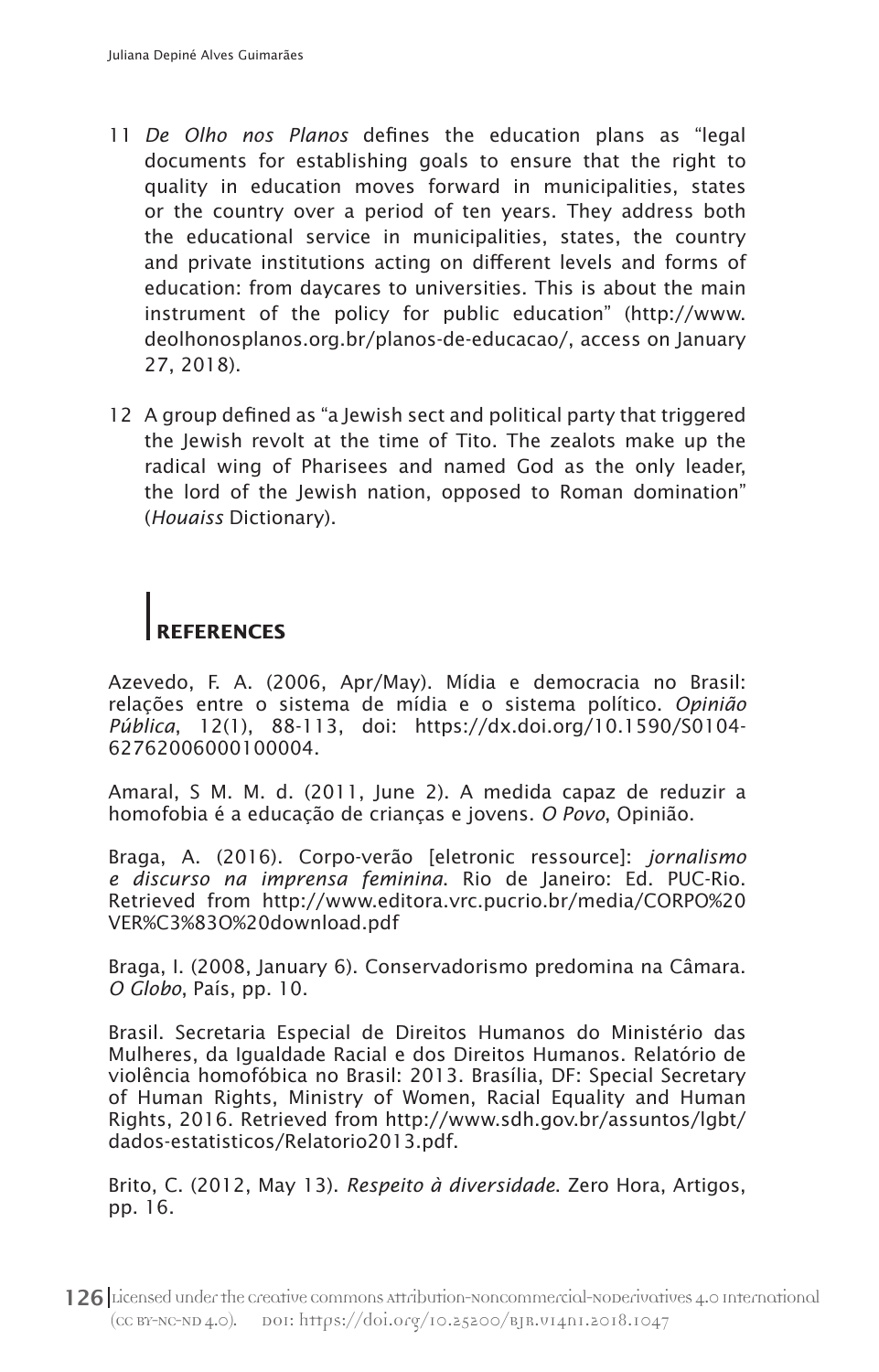Brunelli, C. (2012, June 10). Brasil avança em mapa gay de direitos. *O Estado de São Paulo*, Cidades⁄Metrópole, pp. C7.

Cícero, A. (2009, November 28). Sobre a lei contra a homofobia. *Folha de São Paulo*, Ilustrada, pp. E16.

Cunha, A. (2011, June 15). Avisou. *Correio Braziliense*, Opinião, pp. 13.

Dupret, B. (2008). The Categories of Morality: Homosexuality Between Perversion and Debauchery. In: B. Dupret; B. Briskens & A. Moors (Eds.). *Narratives of Truth in Islamic Law* (pp. 289–324)*.* London: I.B. Tauris & Co. Ltd.

Farah, T. (2011, March 6). "O Legislativo se acovardou e o mundo andou a passos grandes" (interview with Marta Suplicy). *O Globo*, País, pp. 4.

Foreque, F. (2009, March 22). Congresso é mais conservador que Lula. *Correio Braziliense*, Política, pp. 8.

Green, E. (2014, May 29). The AP's Style Guide for Religion, Metaphysics, and God's Existence. *The Atlantic* [online]. Retrieved from https://www.theatlantic.com/national/archive/2014/05/styleguide-for-religion/371813/.

Guimarães, J. D. A. (2017). *O campo jornalístico e a "lei antihomofobia": uma análise das categorizações de pertencimento sobre o projeto de lei da Câmara 122 nos jornais impressos brasileiros*. Doctorate dissertation in Social Communication, Pontifícia Catholic University of Rio de Janeiro (PUC-Rio), Rio de Janeiro, RJ, Brazil.

Habermas, J. (1999). Further reflections on the public sphere. In: C. Calhoun (Ed). *Habermas and the public sphere* (pp 421-462). Massachussetts: The MIT Press.

Habermas, J. (1984). *Mudança estrutural da Esfera Pública: investigações quanto a uma categoria da sociedade burguesa*. Rio de Janeiro: Tempo Brasileiro.

Jayyusi, L. (2015). *Categorization and the moral order* [eletronic ressource], Routledge.

Maranhão, F. (2014, April 9). Polícia trata cidadão como potencial inimigo, como na ditadura, diz coronel. *Uol Notícias*. Retrieved from https://noticias.uol.com.br/cotidiano/ultimas-noticias/2014/04/09/ como-na-ditadura-cidadao-e-visto-como-potencial-inimigo-dizcoronel-da-pm.htm

Mendonça, M. (2010, October 21). Médico, professor e policial são os que mais sofrem de estresse. *A Gazeta online*. Retrieved from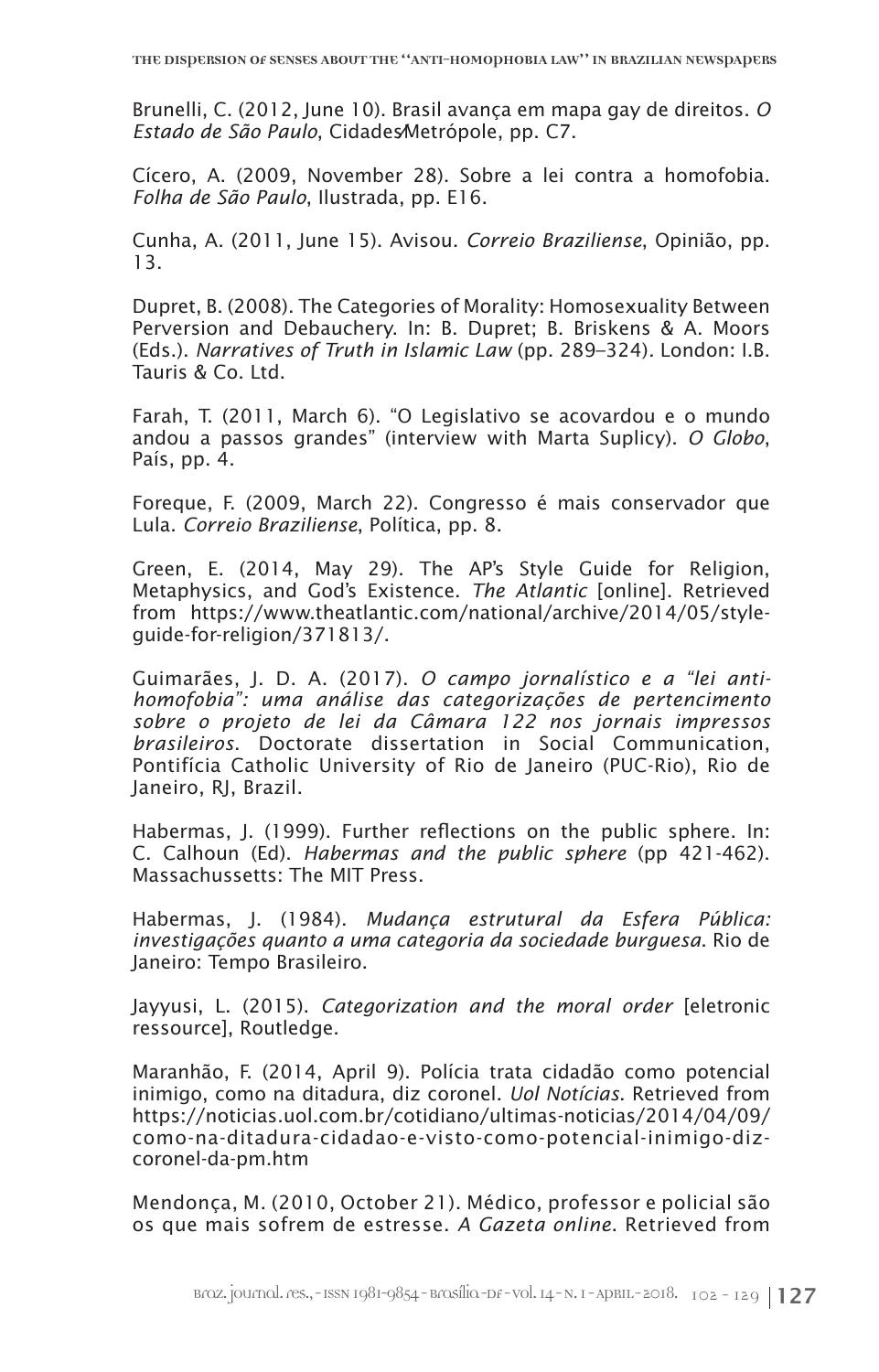http://gazetaonline.globo.com/\_conteudo/2010/10/680036-me dico+professor+e+policial+sao+os+que+mais+sofrem+de+estres se.html

Moreira, C. (2011, May 29). Liberdade de crença: um passo atrás? *Zero Hora*, Artigos, pp. 19.

Motta, C. & Gares, D (2007, October 15). Parada Gay vira tribuna para políticos. *O Globo*, Rio, pp. 11.

Pereira, M. A. (April, 2011). Internet e mobilização política – os movimentos sociais na era digital. *Anais da Associação Brasileira de Pesquisadores em Comunicação e Política (COMPOLÍTICA),* Salvador, BA, Brazil, IV. Retrieved from http://www.compolitica.org/home/wpcontent/uploads/2011/03/Marcus-Abilio.pdf

Psathas, G. (1999). Studying the Organization in Action: Membership Categorization and Interaction Analysis. *Human Studies*, 22, 139- 162.

Ramalho, S. (2013, June 29). No dia do orgulho LGBT, 'cura gay' mobiliza Rio. *O Globo*, País, pp. 11.

Sacks, H. (1992). *Lectures on conversation*, Ed. G. Jefferson. Padstow, Cornwall: Blackwell Publishing.

Safatle, V. (2012, October 16). Os novos reféns. *Folha de São Paulo*, Opinião, pp A2.

Santos, U. (2011, May 13). Projeto de lei 122/2006: Homofobia ou Heterofobia? *Correio de Sergipe*, Opinião, pp. A2.

Schegloff, E. A. (2007). A tutorial on membership categorization. *Journal of Pragmatics*, 39, pp. 462- 82.

Sell, M. & Ostermann, A.C. (2009). *Análise de Categorias de Pertença (ACP) em estudos de linguagem e gênero: a desconstrução discursiva do homogêneo masculino*. Alfa, *53* (1), pp. 11-34. Retrieved from http://seer.fclar.unesp.br/alfa/article/view/1675.

Soares, M. C. (2009). *Representações, jornalismo e a esfera pública democrática* [online]. São Paulo: Editora Cultura Acadêmica, UNESP. Retrieved from Available at: http://books.scielo.org.

Stokoe, E. (2012). Moving forward with membership categorization analysis: methods for systematic analysis. *Discourse & Society,* 14(3), pp. 277-303.

Struck, J. (2016, May 7). Fé e política: o avanço dos deputados evangélicos. *Deutsche Welle*, Brazil. Retrieved from http://www. dw.com/pt-br/f%C3%A9-e-pol%C3%ADtica-o-avan%C3%A7o-dosdeputados-evang%C3%A9licos/a-19240829.